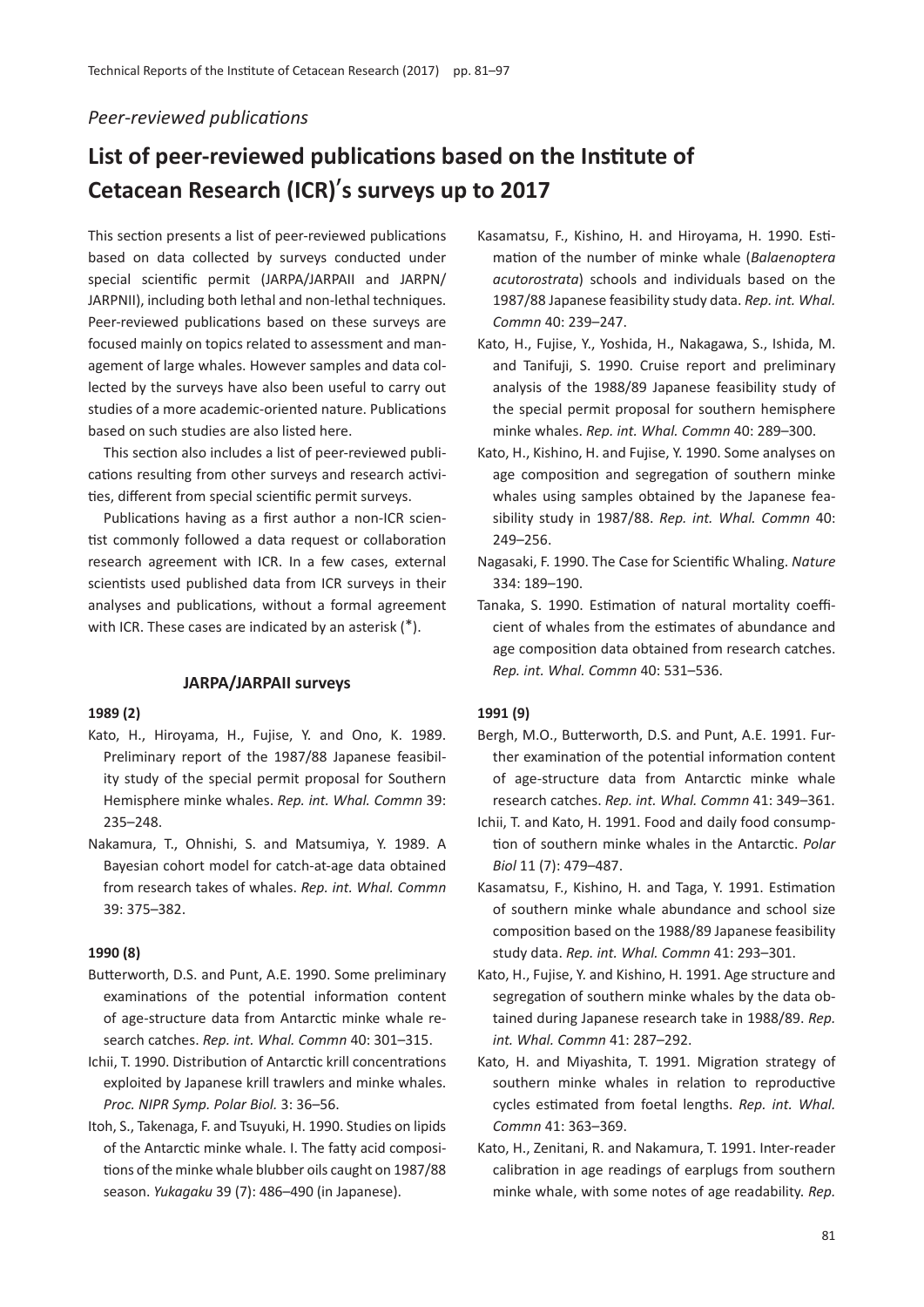*int. Whal. Commn* 41: 339–343.

- Kishino, H., Kato, H., Kasamatsu, F. and Fujise, Y. 1991. Detection of heterogeneity and estimation of population characteristics from the field survey data: 1987/88 Japanese feasibility study of the Southern Hemisphere minke whales. *Ann. Inst. Statist. Math.* 43 (3): 435–453.
- Nakamura, T. 1991. A new look at a Bayesian cohort model for time-series data obtained from research takes of whales. *Rep. int. Whal. Commn* 41: 345–348.
- Wada, S., Kobayashi, T. and Numachi, K. 1991. Genetic variability and differentiation of mitochondrial DNA in minke whales. *Rep. int. Whal. Commn* (special issue 13): 203–215.

## **1992 (2)**

- Nakamura, T. 1992. Simulation trials of a Bayesian cohort model for time-series data obtained from research takes of whales. *Rep. int. Whal. Commn* 42: 421–427.
- Tanaka, S., Kasamatsu, F. and Fujise, Y. 1992. Likely precision of estimates of natural mortality rates from Japanese research data for Southern Hemisphere minke whales. *Rep. int. Whal. Commn* 42: 413–420.

#### **1993 (7)**

- Fujise, Y., Ishikawa, H., Saino, S., Nagano, M., Ishii, K., Kawaguchi, S., Tanifuji, S., Kawashima, S. and Miyakoshi H. 1993. Cruise report of the 1991/92 Japanese research in Area IV under the special permit for Southern Hemisphere minke whales. *Rep. int. Whal. Commn* 43: 357–371.
- Hasunuma, R., Ogawa, T., Fujise, Y. and Kawanishi, Y. 1993. Analysis of selenium metabolites in urine samples of minke whale (*Balaenoptera acutorostrata*) using ion exchange chromatography. *Comp. Biochem. Physiol.* 104C (1): 87–89.
- Itoh, S., Takenaga, F. and Tsuyuki, H. 1993. Studies on lipids of the Antarctic minke whale. II. The fatty acid compositions of the blubber oils of minke whale and dwarf minke whale caught on 1988/89 and 1989/90 seasons. *Yukagaku* 42 (12): 1007–1011 (in Japanese).
- Iwata, H., Tanabe, S., Sakai, N., and Tatsukawa, R. 1993. Distribution of persistent organochlorines in the oceanic air and surface seawater and the role of ocean on their global transport and fate. *Environ. Sci. Technol.* 27: 1080–1098.
- Kasamatsu, F., Yamamoto, Y., Zenitani, R., Ishikawa, H., Ishibashi, T., Sato, H., Takashima, K. and Tanifuji, S. 1993. Report of the 1990/91 southern minke whale research cruise under scientific permit in Area V. *Rep. int. Whal. Commn* 43: 505–522.
- Nakamura, T. 1993. Two-stage Bayesian cohort model for time-series data to reduce bias in the estimate of mean natural mortality rate. *Rep. int. Whal. Commn* 43: 343–348.
- Pastene, L.A., Kobayashi, T., Fujise, Y. and Numachi, K. 1993. Mitochondrial DNA differentiation in Antarctic minke whales. *Rep. int. Whal. Commn* 43: 349–355.

#### **1994 (3)**

- Kimoto, H., Endo, Y. and Fujimoto, K. 1994. Influence of interesterification on the oxidative stability of marine oil triacylglycerols. *JAOCS* 71 (5): 469–473.
- Pastene, L.A., Fujise, Y. and Numachi, K. 1994. Differentiation of mitochondrial DNA between ordinary and dwarf forms of southern minke whale. *Rep. int. Whal. Commn* 44: 277–281.
- Yoshioka, M., Okumura, T., Aida, K. and Fujise, Y. 1994. A proposed technique for quantifying muscle progesterone content in the minke whales (*Balaenoptera acutorostrata*). *Can. J. Zoo.* 72: 368–370.

#### **1995 (3)**

- Fukui, Y., Mogoe, T., Terawaki, Y., Ishikawa, H., Fujise, Y. and Ohsumi, S. 1995. Relationship between physiological status and serum constituent values in minke whales (*Balaenoptera acutorostrata*). *Journal of Reproduction and Development* 41 (3): 203–208.
- Ishikawa, H. and Amasaki, H. 1995. Development and physiological degradation of tooth buds and development of rudiment of baleen plate in Southern minke whale, *Balaenoptera acutorostrata*. *J. Vet. Med. Sci.* 57 (4): 665–670.
- Kasamatsu, F., Nishiwaki, S. and Ishikawa, H. 1995. Breeding areas and southbound migrations of southern minke whales *Balaenoptera acutorostrata*. *Mar. Ecol. Prog. Ser.* 119: 1–10.

#### **1996 (7)**

- Bakke, I., Johansen, S., Bakke, O. and El-Gewely, M.R. 1996. Lack of population subdivision among the minke whales (*Balaenoptera acutorostrata*) from Icelandic and Norwegian waters based on mitochondrial DNA sequences. *Marine Biology* 125: 1–9.
- Butterworth, D.S. and Geromont, H.F. 1996. On the provision of advice on the effect on stock(s) of scientific permit catches, with particular reference to proposed research catches of minke whales from Antarctic Area IV. *Rep. int. Whal. Commn* 46: 653–655.
- Butterworth, D.S., Punt, A.E., Geromont, H.F., Kato, H. and Miyashita, T. 1996. An ADAPT approach to the analysis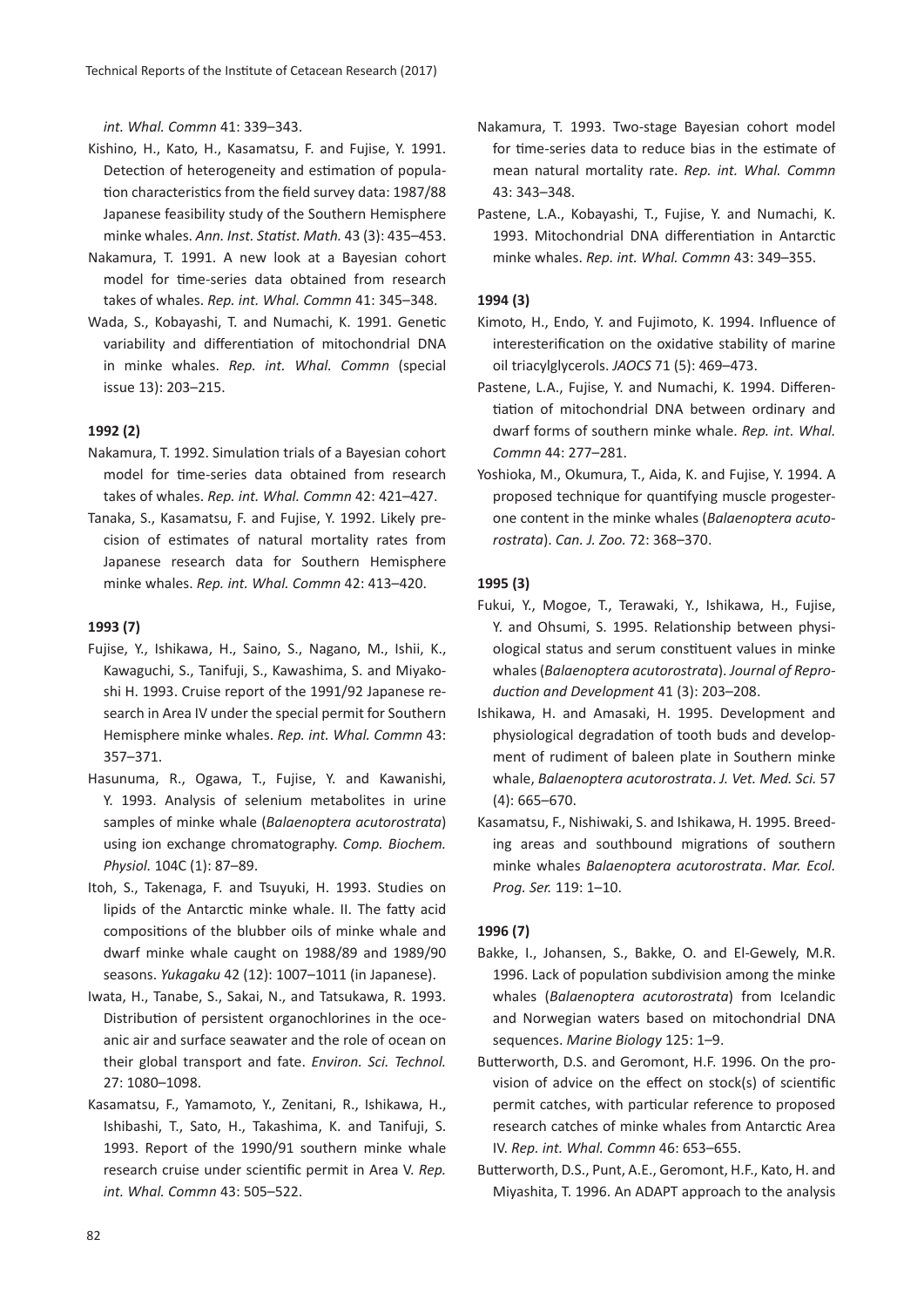of catch-at-age information for Southern Hemisphere minke whales. *Rep. int. Whal. Commn* 46: 349–359.

- Fukui, Y., Mogoe, T., Jung, Y.G., Terawaki, Y., Miyamoto, A., Ishikawa, H., Fujise, Y. and Ohsumi, S. 1996. Relationships among morphological status, steroid hormones, and post-thawing viability of frozen spermatozoa of male minke whales (*Balaenoptera acutorostrata*). *Marine Mammal Science* 12 (1): 28–37.
- Iga, K., Fukui, Y., Miyamoto, A., Ishikawa, H. and Ohsumi, S. 1996. Endocrinological observations of female minke whales (*Balaenoptera acutorostrata*). *Marine Mammal Science* 12 (2): 296–301.
- Matsuoka, K., Fujise, Y. and Pastene, L.A. 1996. A sighting of a large school of the pygmy right whale, *Caperea marginata* in the southeast Indian Ocean. *Marine Mammal Science* 12 (4): 594–597.
- Pastene, L.A., Goto, M., Itoh, S. and Numachi, K. 1996. Spatial and temporal patterns of mitochondrial DNA variation in minke whale from Antarctic Areas IV and V. *Rep. int. Whal. Commn* 46: 305–314.

## **1997 (3)**

- Aono, S., Tanabe, S., Fujise, Y., Kato, H. and Tatsukawa, R. 1997. Persistent organochlorines in minke whale (*Balaenoptera acutorostrata*) and their prey species from the Antarctic and the North Pacific. *Environmental Pollution* 98: 81–89.
- Fukui, Y., Mogoe, T., Ishikawa, H. and Ohsumi, S. 1997a. Factors affecting *in vitro* maturation of minke whale (*Balaenoptera acutorostrata*) follicular oocytes. *Biology of Reproduction* 56: 523–528.
- Fukui, Y., Mogoe, T., Ishikawa, H. and Ohsumi, S. 1997b. *In vitro* fertilization of *in vitro* matured minke whale (*Balaenoptera acutorostrata*) follicular oocytes. *Marine Mammal Science* 13 (3): 395–404.

#### **1998 (7)**

- Ichii, T., Shinohara, N., Fujise, Y., Nishiwaki, S. and Matsuoka, K. 1998. Interannual changes in body fat condition index of minke whales in the Antarctic. *Mar. Ecol. Prog. Ser.* 175: 1–12.
- Ito, S., Takenaga, F. and Tsuyuki, H. 1998. Lipids in Antarctic minke whales III. Site and sexual differences of muscle lipids. *J. Jpn. Oil Chem. Soc.* 47 (2): 191–194 (in Japanese).
- Kida, M.Y. 1998. Morphology of the tracheobronchial tree and the route of the pulmonary artery in the fetal minke whale (*Balaenoptera acutorostrata*). *Okajimas Folia Anat. Jpn.*75 (5): 251–258.
- Mogoe, T., Fukui, Y., Ishikawa, H. and Ohsumi, S. 1998a.

Morphological observations of frozen-thawed spermatozoa of Southern minke whales (*Balaenoptera acutorostrata*). *Journal of Reproduction and Development* 44 (1): 95–100.

- Mogoe, T., Fukui, Y., Ishikawa, H. and Ohsumi, S. 1998b. Effects of diluent composition and temperature on motility and viability after liquid storage and cryopreservation of minke whale (*Balaenoptera acutorostrata*) spermatozoa. *Marine Mammal Science* 14 (4): 854–860.
- Nagasawa, K., Yamada, T.K. and Ishikawa, H. 1998. Measurements of the skeleton of a minke whale (*Balaenoptera acutorostrata*) from the Antarctic Ocean. *Bulletin of the Yamagata Prefectural Museum* 20: 1–19.
- Terabayashi, T. and Kawanishi, Y. 1998. Naturally occurring ganglioside lactones in minke whale brain. *Carbohydrate Research* 307 (3): 281–290.

#### **1999 (4)**

- Bannister, J.L., Pastene, L.A. and Burnell, S.R. 1999. First record of movement of a southern right whale (*Eubalaena australis*) between warm water breeding grounds and the Antarctic Ocean, South of 60°S. *Marine Mammal Science* 15 (4): 1337–1342.
- Butterworth, D.S., Punt, A.E. Geromont, H.F., Kato, H. and Fujise, Y. 1999. Inferences on the dynamics of Southern Hemisphere minke whales from ADAPT analyses of catch-at-age information. *J. Cetacean Res. Manage.* 1 (1): 11–32.
- Ishikawa, H., Amasaki, H., Dohguchi, H., Furuya, A. and Suzuki, K. 1999. Immunohistological distributions of fibronectin, tenascin, type I, III and IV collagens, and laminin during tooth development and degeneration in fetuses of minke whale, *Balaenoptera acutorostrata*. *J. Vet. Med. Sci.* 61 (3): 227–232.
- Thomson, R.B., Butterworth, D.S. and Kato, H. 1999. Has the age at transition of southern hemisphere minke whales declined over recent decades? *Marine Mammal Science* 15 (3): 661–682.

#### **2000 (5)**

Asada, M., Horii, M., Mogoe, T., Fukui, Y., Ishikawa, H. and Ohsumi, S. 2000. *In vitro* maturation and ultrastructural observation of cryopreserved minke whale (*Balaenoptera acutorostrata*) follicular oocytes. *Biology of Reproduction* 62 (2): 253–259.

Kasamatsu, F., Matsuoka, K. and Hakamada, T. 2000. Interspecific relationships in density among the whale community in the Antarctic. *Polar Biol* 23 (7): 466–473.

Mogoe, T., Suzuki, T., Asada, M., Fukui, Y., Ishikawa, H. and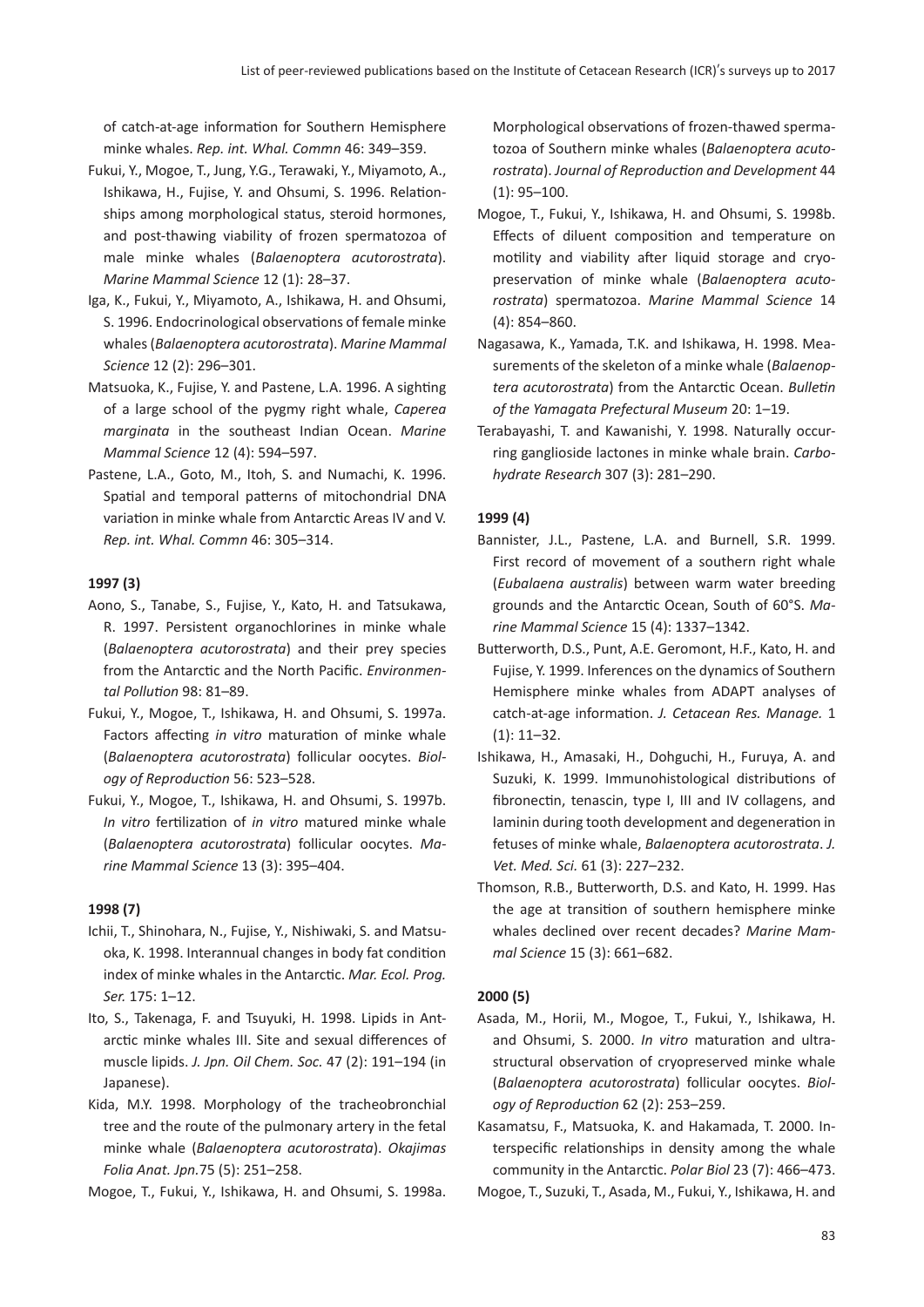Ohsumi, S. 2000. Functional reduction of the Southern minke whale (*Balaenoptera acutorostrata*) testis during the feeding season. *Marine Mammal Science* 16 (3): 559–569.

- Rosenbaum, H.C., Brownell, R.L., Brown, M.W., Schaeff, C., Portway, V., White, B.N., Malik, S., Pastene, L.A., Pateneude, N.J., Baker, C.S., Goto, M., Best, P.B., Clapham, P.J., Hamilton, P., Moore, M., Payne, R., Rowntree, V., Tynan, C.T., Bannister, J.L. and DeSalle, R. 2000. Worldwide genetic differentiation of *Eubalaena*: questioning the number of right whale species. *Molecular Ecology* 9: 1793–1802.
- Wei, H., and Fukui, Y. 2000. Fertilizability of ovine, bovine or minke whale (*Balaenoptera acutorostrata*) spermatozoa intracytoplasmically injected into bovine oocytes. *Zygote* 8 (3): 267–274.

## **2001 (3)**

- Asada, M., Tetsuka, M., Ishikawa, H., Ohsumi, S. and Fukui, Y. 2001. Improvement on *in vitro* maturation, fertilization and development of minke whale (*Balaenoptera acutorostrata*) oocytes. *Theriogenology* 56 (4): 521–533.
- Asada, M., Wei, H., Nagayama, R., Tetsuka, M., Ishikawa, H., Ohsumi, S. and Fukui, Y. 2001. An attempt at intracytoplasmic sperm injection of frozen-thawed minke whale (*Balaenoptera bonaerensis*) oocytes. *Zygote* 9 (3): 299–307.
- Suzuki, T., Mogoe, T., Asada, M., Miyamoto, A., Tetsuka, M., Ishikawa, H., Ohsumi, S. and Fukui, Y. 2001. Plasma and pituitary concentrations of gonadotropins (FSH and LH) in minke whales (*Balaenoptera acutorostrata*) during the feeding season. *Theriogenology* 55 (5): 1127–1141.

## **2002 (6)**

- Abe, H. and Goto, M. 2002. The application of microsatellite DNA for determining population structure of minke whale. pp. 109–113. *In*: Nishimura, A. (Ed). *Technical Reports of the Hokkaido National Fisheries Research Institute No.5*. Hokkaido National Fisheries Research Institute, Hokkaido.
- Kunito, T., Watanabe, I., Yasunaga, G., Fujise, Y. and Tanabe, S. 2002. Using trace elements in skin to discriminate the populations of minke whale in southern hemisphere. *Marine Environmental Research* 53: 175–197.
- Murase, H., Matsuoka, K., Ichii, T. and Nishiwaki, S. 2002. Relationship between the distribution of euphausiids and baleen whales in the Antarctic (35°E–145°W). *Polar Biol* 25 (2): 135–145.
- Pastene, L.A., Goto, M. and Kanda, N. 2002. The utility of DNA analysis for the management and conservation of large whales. *Fish Sci* 68 (Supp. I): 286–289.
- Suzuki, M., Ishikawa, H., Otani, S., Tobayama, T., Katsumata, E., Ueda, K., Uchida, S., Yoshioka, M. and Aida, K. 2002. The characteristics of adrenal glands and its hormones in cetacean. *Fish Sci* 68 (Supp. I): 272–275.
- Urashima, T., Sato, H., Munakata, J., Nakamura, T., Arai, I., Saito, T., Tetsuka, M., Fukui, Y., Ishikawa, H., Lyndersen, C. and Kovacs, K.M. 2002. Chemical characterization of the oligosaccharides in beluga (*Delphinapterus leucas*) and minke whale (*Balaenoptera acutorostrata*) milk. *Comparative Biochemistry and Physiology Part B* 132: 611–624.

## **2003 (5)**

- Hayashi, K., Nishida, S., Yoshida, H., Goto, M., Pastene, L.A. and Koike, H. 2003. Sequence variation of the *DQB* allele in the cetacean MHC. *Mammal Study* 28 (2): 89–96.
- Matsuoka, K., Watanabe, T., Ichii, T., Shimada, H. and Nishiwaki, S. 2003. Large whale distributions (south of 60°S, 35°E–130°E) in relation to the Southern Boundary of the Antarctic Circumpolar Current. pp. 26–30. *In*: *Antarctic Biology in a Global Context.* Proceedings of the VIIIth SCAR International Biology Symposium, 27 August-1 September 2001. Vriji Universiteit, Amsterdam, The Netherlands, Backhuys Publisheres, Leiden.
- Nishida, S., Hayashi, K., Pastene, L.A., Goto, M., Kanda, N. and Koike, H. 2003. Polymorphic analysis of cetacean MHC - A case study on the minke whales -. *Mammalian Science* 3: 75–78 (in Japanese).
- Nishida, S., Pastene, L.A., Goto, M. and Kanda, N. 2003. SRY gene structure and phylogeny in the cetacean species. *Mammal Study* 28 (1): 57–66.
- Ohishi, K., Zenitani, R., Bando, T., Goto, Y., Uchida, K., Maruyama, T., Yamamoto, S., Miyazaki, N. and Fujise, Y. 2003. Pathological and serological evidence of *Brucella*-infection in baleen whales (Mysticeti) in the western North Pacific. *Comp. Immun. Microbiol. Infect. Dis.* 26 (2): 125–136.

## **2004 (8)**

Amemiya, K., Iwanami, Y., Kobayashi, T., Terao, T., Fukui, Y., Ishikawa, H., Ohsumi, S., Hirabayashi, M. and Hochi, S. 2004. Acquirement of oocyte-activating factor in Antarctic minke whale (*Balaenoptera bonaerensis*) spermatogenic cells, assessed by meiosis resumption of microinseminated mouse oocytes. *J. Mamm. Ova Res.* 21: 149–156.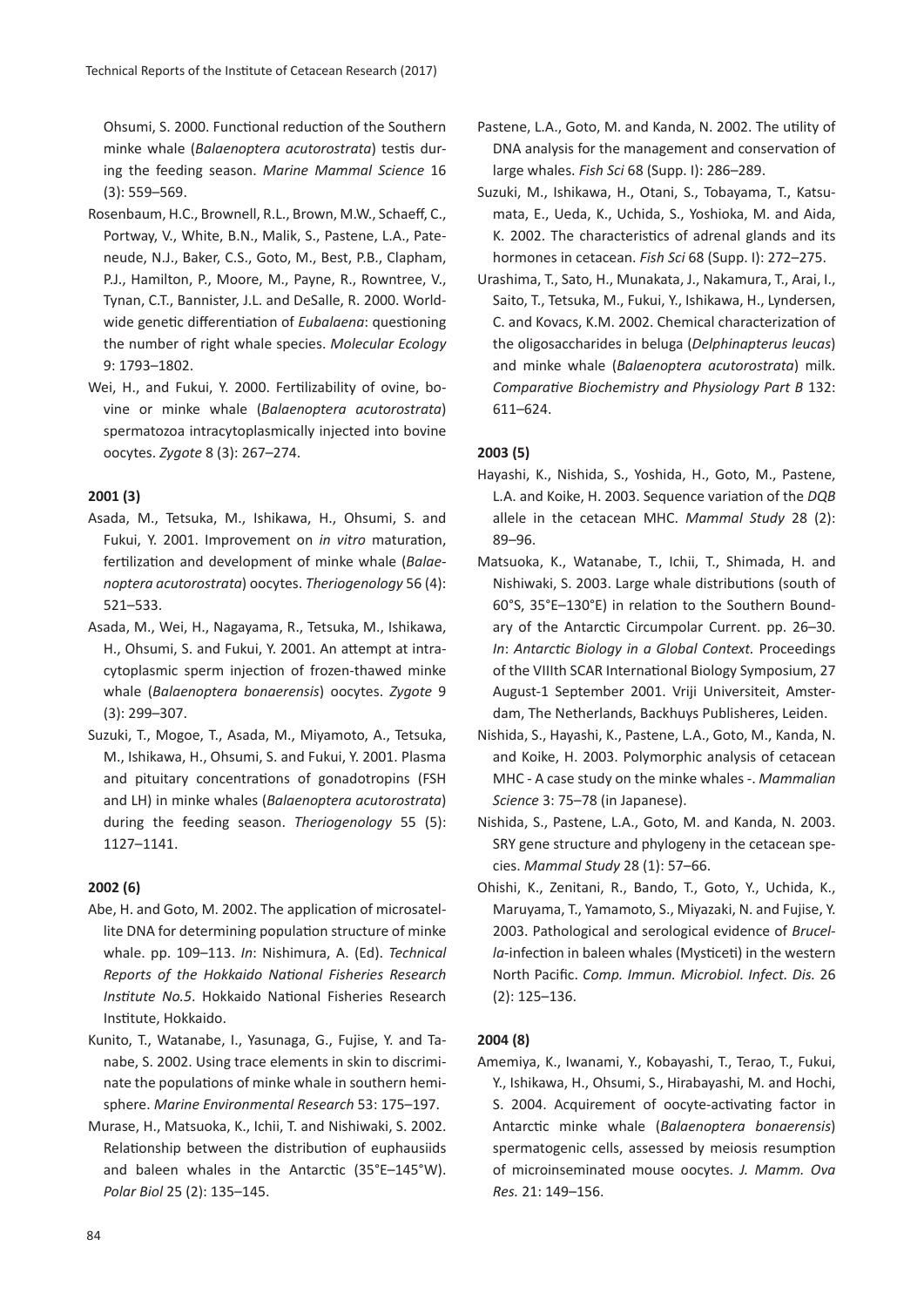- Branch, T.A., Matsuoka, K. and Miyashita, T. 2004. Evidence for increase in Antarctic blue whales based on Bayesian modeling. *Marine Mammal Science* 20 (4):726–754.
- Fujihira, T., Kinoshita, M., Sasaki, M., Ohnishi, M., Ishikawa, H., Ohsumi, S. and Fukui, Y. 2004. Comparative studies on lipid analysis and ultrastructure in porcine and southern minke whale (*Balaenoptera bonaerensis*) oocytes. *Journal of Reproduction and Development* 50 (5): 525–532.
- Fukui, Y., Togawa, M., Abe, N., Takano, Y., Asada, M., Okada, A., Iida, K., Ishikawa, H. and Ohsumi, S. 2004. Validation of the sperm quality analyzer and the hypoosmotic swelling test for frozen-thawed ram and minke whale (*Balaenoptera bonarensis*) spermatozoa. *Journal of Reproduction and Development* 50 (1): 147–154.
- Ikumi, S., Sawai, K., Takeuchi, Y., Iwayama, H., Ishikawa, H., Ohsumi, S. and Fukui, Y. 2004. Interspecies somatic cell nuclear transfer for *in vitro* production of Antarctic minke Whale (*Balaenoptera bonaerensis*) Embryos. *Cloning and Stem Cells* 6 (3): 284–293.
- Iwayama, H., Hochi, S., Kato, M., Hirabayashi, M., Kuwayama, M., Ishikawa, H., Ohsumi, S. and Fukui, Y. 2004. Effects of cryodevice type and donor's sexual maturity on vitrification of minke whale (*Balaenoptera bonaerensis*) oocytes at germinal vesicle-stage. *Zygote* 12 (4): 333–338.
- Muranishi, Y., Sasaki, M., Hayashi, K., Abe, N., Fujihira, T., Ishikawa, H., Ohsumi, S., Miyamoto, A. and Fukui, Y. 2004. Relationship between the appearance of preantral follicles in the fetal ovary of Antarctic minke whales (*Balaenoptera bonaerensis*) and hormone concentrations in the fetal heart, umbilical cord and maternal blood. *Zygote* 12 (2): 125–132.
- Tetsuka, M., Asada, M., Mogoe, T., Fukui, Y., Ishikawa, H. and Ohsumi, S. 2004. The pattern of ovarian development in the prepubertal Antarctic minke whale (*Balaenoptera bonaerensis*). *Journal of Reproduction and Development* 50 (4): 381–389.

## **2005 (6)**

- Ishikawa, H. and Shigemune, H. 2005. Improvements in more humane killing methods of Antarctic minke whales, *Balaenoptera bonaerensis*, in the Japanese Whale Research Program under Special Permit in the Antarctic Sea (JARPA). *Jpn. J. Zoo Wildl. Med.* 10 (1): 27–34.
- Iwayama, H., Ishikawa, H., Ohsumi, S. and Fukui, Y. 2005. Attempt at *in vitro* maturation of minke whale (*Balaenoptera bonaerensis*) oocytes using a portable CO<sub>2</sub>

incubator. *Journal of Reproduction and Development* 51 (1): 69–75.

- Matsuoka, K., Pitman, R. and Marques, F. 2005. A note on a pigmy right whale (*Caperea marginata*) sighting in the southwestern Pacific Ocean. *J. Cetacean Res. Manage.* 7(1): 71–73.
- Matsuoka, K., Hakamada, T., Kiwada, H., Murase, H. and Nishiwaki, S. 2005. Abundance increases of large baleen whales in the Antarctic based on the sighting survey during Japanese Whale Research Program (JARPA). *Global Environmental Research* 9 (2): 105–115.
- Nikaido, M., Sasaki, T., Makino, H., Goto, M., Kanda, N., Pastene, L.A. and Okada, N. 2005. Phylogenetic reconstruction of baleen whales and detection of their past extensive radiation event by the SINE insertion analysis. *Fossils* 77: 22–28 (in Japanese).
- Sasaki, T., Nikaido, M., Hamilton, H., Goto, M., Kato, H., Kanda, N., Pastene, L.A., Cao, Y., Fordyce, R.E., Hasegawa, M. and Okada, N. 2005. Mitochondrial phylogenetics and evolution of mysticete whales. *Systematic Biology* 54 (1): 77–90.

#### **2006 (9)**

- Fujihira, T., Kobayashi, M., Hochi, S., Hirabayashi, M., Ishikawa, H., Ohsumi, S. and Fukui, Y. 2006. Developmental capacity of Antarctic minke whale (*Balaenoptera bonaerensis*) vitrified oocytes following *in vitro* maturation, and parthenogenetic activation or intracytoplasmic sperm injection. *Zygote* 14 (2): 89–95.
- Honda, K., Aoki, M. and Fujise, Y. 2006. Echochemical approach using mercury accumulation of Antarctic minke whale, *Balaenoptera bonaerensis*, as tracer of historical change of Antarctic marine ecosystem during 1980– 1999. *Bull. Environ. Contam. Toxicol.* 76: 140–147.
- Iwanami, K., Mita, H., Yamamoto, Y., Fujise, Y., Yamada, T. and Suzuki, T. 2006. cDNA-derived amino acid sequences of myoglobins from nine species of whales and dolphins. *Comparative Biochemistry and Physiology, Part B* 145: 249–256.
- Kobayashi, T., Amemiya, K., Takeuchi, K., Tsujioka, T., Tominaga, K., Hirabayashi, M., Ishikawa, H., Fukui, Y. and Hochi, S. 2006. Contribution of spermatozoal centrosomes to the microtubule-organizing centre in Antarctic minke whale (*Balaenoptera bonaerensis*). *Zygote* 14 (1): 45–51.
- Konishi, K. 2006. Characteristics of blubber distribution and body condition indicators for Antarctic minke whale (*Balaenoptera bonaerensis*). *Mammal Study* 31 (1): 15–22.
- Mori, M. and Butterworth, D.S. 2006. A first step towards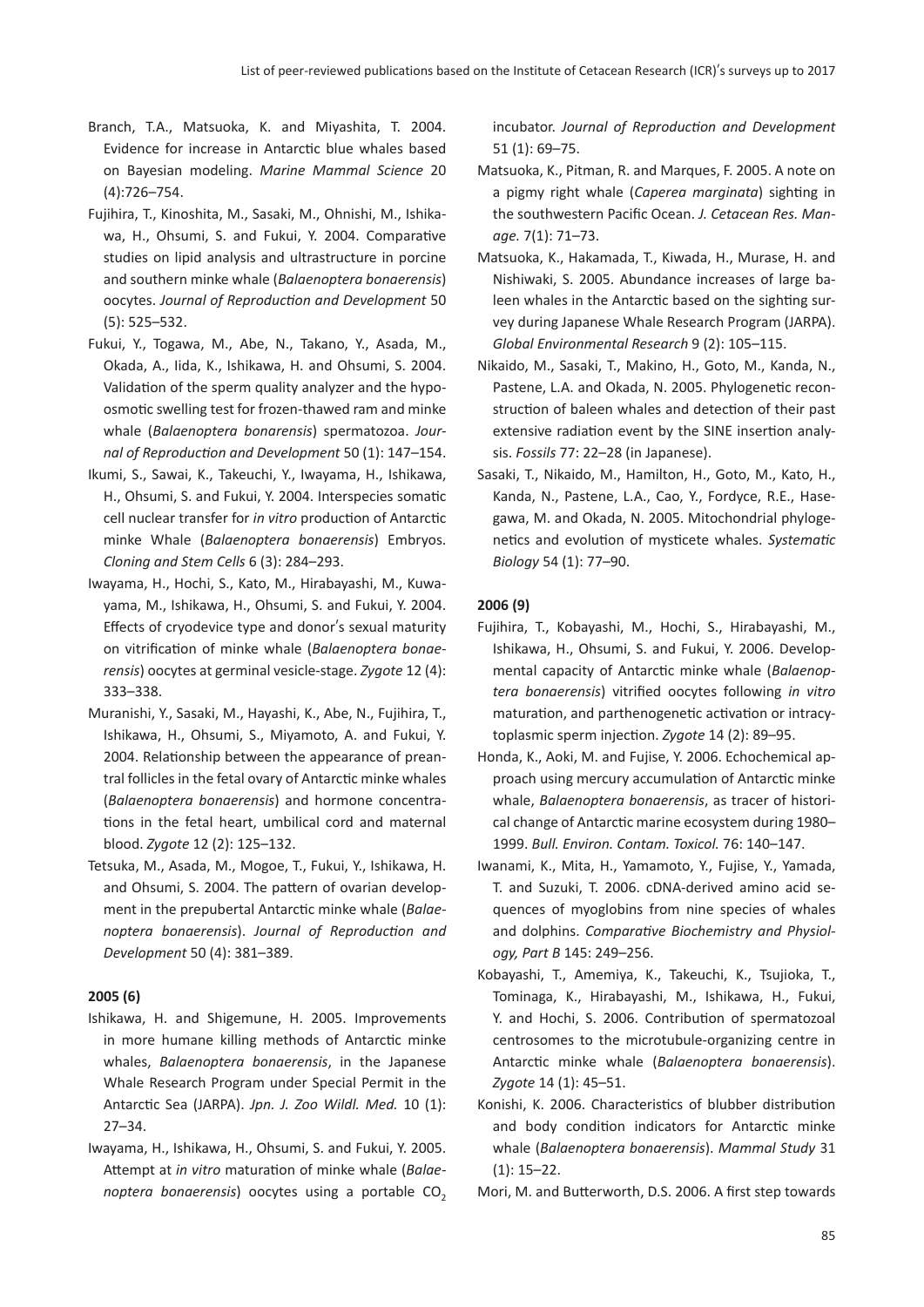modelling the krill–predator dynamics of the Antarctic ecosystem. *CCAMLR Science* 13: 217–277.

- Nikaido, M., Hamilton, H., Makino, H., Sasaki, T., Takahashi, K., Goto, M., Kanda, N., Pastene, L.A. and Okada, N. 2006. Baleen whale phylogeny and a past extensive radiation event revealed by SINE insertion analysis. *Mol. Biol. Evol.* 23 (5): 866–873.
- Rock, J., Pastene, L.A., Kaufman, G., Forestell, P., Matsuoka, K. and Allen, J. 2006. A note on East Australia Group V Stock humpback whale movement between feeding and breeding areas based on photo-identification. *J. Cetacean Res. Manage.* 8 (3): 301–305.
- Yabuki, T., Suga, T., Hanawa, K., Matsuoka, K., Kiwada, H. and Watanabe, T. 2006. Possible source of the Antarctic bottom water in the Prydz Bay Region. *Journal of Oceanography* 62 (5): 649–655.

## **2007 (7)**

- Asada, M., Tetsuka, M., Ishikawa, H., Ohsumi, S. and Fukui, Y. 2007. Ultrastructural changes during maturation and cryopreservation of follicular oocytes of Antarctic minke whales (*Balaenoptera bonaerensis*). *Jpn. J. Zoo. Wildl. Med.* 12 (1): 51–66.
- Branch, T.A., Stafford, K.M., Palacios, D.M., Allison, C., Bannister, J.L., Burton, C.L.K., Cabrera, E., Carlson, C.A., Galletti Vernazzani, B., Gill, P.C., Hucke-Gaete, R., Jenner, K.C.S., Jenner, Mn. M., Matsuoka, K., Mikhalev, Y.A., Miyashita, T., Morrice, M.G., Nishiwaki, S., Sturrock, V.J., Tormosov, D., Anderson, R.C., Baker, A.N., Best, P.B., Borsa, P., Brownell Jr, R.L., Childerhouse, S., Findlay, K.P., Gerrodette, T., Ilangakoon, A.D., Joergensen, M., Kahn, B., Ljungblad, D.K., Maughan, B., Mccauley, R.D., Mckay, S., Norris, T.F., Oman Whale and Dolphin Research Group, Rankin, S., Samaran, F., Thiele, D., Van Waerebeek, K. and Warneke, R.M. 2007. Past and present distribution, densities and movements of blue whales in the Southern Hemisphere and adjacent waters. *Mammal Rev.* 37 (2): 116–175.
- LeDuc, R.G., Dizon, A.E., Goto, M., Pastene, L.A., Kato, H., Nishiwaki, S. and Brownell, R.L. 2007. Patterns of genetic variation in southern hemisphere blue whales, and the use of assignment test to detect mixing on the feeding grounds. *J. Cetacean Res. Manage.* 9 (1): 73–80.
- Nagai, H., Mogoe, T., Ishikawa, H., Hochi, S., Ohsumi, S. and Fukui, Y. 2007. Follicle size-dependent changes in follicular fluid components and oocyte diameter in Antarctic minke whales (*Balaenoptera bonaerensis*). *Journal of Reproduction and Development* 53 (6): 1265–1272.
- Nishida, S., Goto, M., Pastene, L.A., Kanda, N. and Koike, H. 2007. Phylogenetic relationships among cetaceans revealed by Y-chromosome sequences.*Zoological Science* 24 (7): 723–732.
- Onbe, K. Nishida, S., Sone, E., Kanda, N., Goto, M., Pastene, L.A., Tanabe, S. and Koike, H. 2007. Sequence variation in the *Tbx4* gene in marine mammals.*Zoological Science* 24 (5): 449–464.
- Pastene, L.A., Goto, M., Kanda, N., Zerbini, A.N., Kerem, D., Watanabe, K., Bessho, Y., Hasegawa, M., Nielsen, R., Larsen, F. and Palsbøll, P.J. 2007. Radiation and speciation of pelagic organisms during periods of global warming: the case of the common minke whale, *Balaenoptera acutorostrata. Molecular Ecology* 16: 1481–1495.

## **2008 (4)**

- Ishikawa, H. and Shigemune, H. 2008. Comparative experiment of whaling grenades in the Japanese Whale Research Program under Special Permit (JARPA and JARPN). *Jpn. J. Zoo Wildl. Med.* 13 (1): 21–28.
- Konishi, K., Tamura, T., Zenitani, R., Bando, T., Kato, H. and Walløe, L. 2008. Decline in energy storage in the Antarctic minke whale (*Balaenoptera bonaerensis*) in the Southern Ocean. *Polar Biol* 31 (2): 1509–1520.
- Ohishi, K., Fujise, Y. and Maruyama, T. 2008. *Brucella* spp. in the western North Pacific and Antarctic cetaceans: a review. *J. Cetacean Res. Manage.* 10 (1):67–72.
- Yunoki, K., Ishikawa, H., Fukui, Y. and Ohnishi, M. 2008. Chemical properties of epidermal lipids, especially sphingolipids, of the Antarctic minke whale. *Lipids* 43 (2): 151–159.

## **2009 (2)**

- Ono, N., Yamaguchi, T., Ishikawa, H., Arakawa, M., Takahashi, N. Saikawa, T. and Shimada, T. 2009. Morphological varieties of the Purkinje fiber network in mammalian hearts, as revealed by light and electron microscopy. *Arch Histol Cytol* 72 (3): 139–149.
- Tamura, T. and Konishi, K. 2009. Feeding habits and prey consumption of Antarctic minke whale (*Balaenoptera bonaerensis*) in the Southern Ocean. *J. Northw. Atl. Fish. Sci.* 42: 13–25.

## **2010 (14)**

- Fujise, Y., Nishiwaki, S. and Ishikawa, S. 2010. Overview of the Japanese Whale Research Program under Special Permit in the Antarctic (JARPA). *Bull. Jpn. Soc. Fish. Oceanogr.* 74: 43–44 (in Japanese).
- Fujise, Y., Hatanaka, H. and Ohsumi, S. 2010. Changes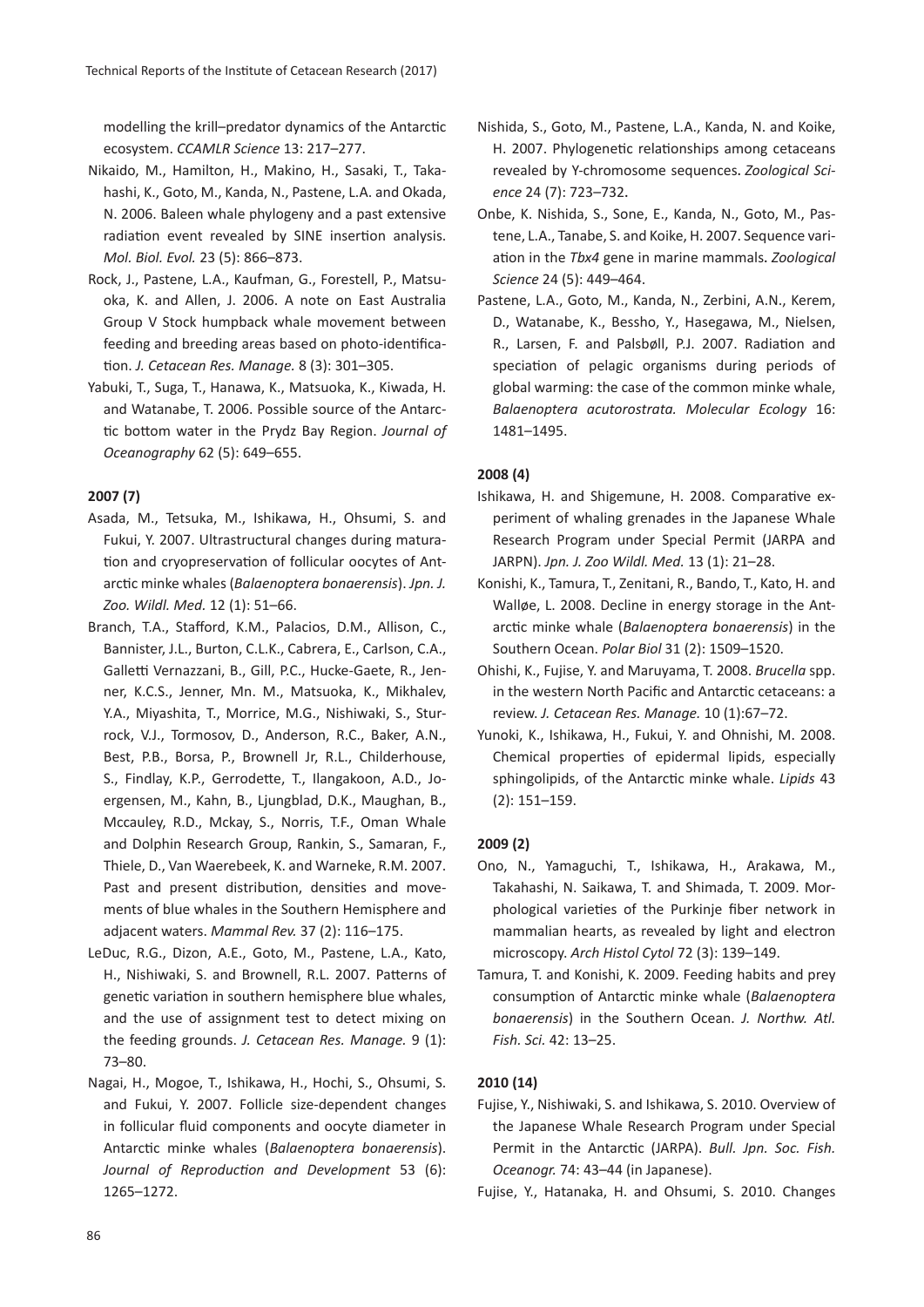in the Antarctic marine ecosystem as revealed by the JARPA research: What has happened to the Antarctic minke whale stocks? *Ottar* (Tromsø Museum) 280: 29–34 (in Norwegian).

- Glover, K.A., Kanda, N., Haug, T., Pastene, L.A., Øien, N., Goto, M., Seliussen, B.B. and Skaug, H.J. Migration of Antarctic minke whales to the Arctic. *PLoS ONE* 5 (12): e15197.
- Ishikawa, H. 2010. Animal Welfare Introduction -. *Jpn. J. Zoo. Wildl. Med.* 15 (1): 1–3 (in Japanese).
- Ishikawa, H. 2010. Lethal Research for Wildlife. *Jpn. J. Zoo. Wildl. Med.* 15 (1): 9–14 (in Japanese).
- Kokubun, N., Yasuma, H., Murase, H. and Naganobu, M. 2010. Distribution of seabirds in the Ross Sea, Antarctica. *Bull. Jpn. Soc. Fish. Oceanogr.* 74: 42–43 (in Japanese).
- Matsuoka, K., Kiwada, K., Murase, H. and Nishiwaki, S. 2010. Whale species composition and their distribution patterns in the Ross Sea, Antarctica. *Bull. Jpn. Soc. Fish. Oceanogr.* 74: 44–45 (in Japanese).
- Murase, H., Matsuoka, K., Hakamada, T., Nishiwaki, S., Naganobu, M. and Kitakado, T. 2010. Estimation of spatial distribution pattern of cetacean using environmental covariates in the Ross Sea, Antarctica. *Bull. Jpn. Soc. Fish. Oceanogr.* 74: 47–48 (in Japanese).
- Naganobu, M. and Murase, H. 2010. Ecological linkage between oceanographic environment and distribution of top predators and their preys in the Ross Sea region. *Bull. Jpn. Soc. Fish. Oceanogr.* 74: 48–49 (in Japanese).
- Naganobu, M., Murase, H., Nishiwaki, S., Yasuma, H., Matsukura, R., Takao, Y., Taki, K., Hayashi, T., Watanabe, Y., Yabuki, T., Yoda, Y., Noiri, Y., Kuga, M., Yoshikawa, K., Kokubun, N., Iwami, T., K., Itoh, K., Goto, M., Isoda, T., Matsuoka, K., Tamura, T. and Fujise, Y. 2010. Structure of marine ecosystem of the Ross Sea, Antarctica—overview and synthesis of the results of the Japanese multidisciplinary study by *Kaiyo-Maru* and JARPA—. *Bull. Jpn. Soc. Fish. Oceanogr.* 74: 1–12.
- Naganobu, M., Nishiwaki, S., Nagai, N. and Tohyama, D. 2010. Multidisciplinary ecological survey by the R/V *Kaiyo Maru* and JARPA in the Ross Sea, Antarctica. *Bull. Jpn. Soc. Fish. Oceanogr.* 74: 34–35 (in Japanese).
- Pastene, L. A., Acevedo, J., Goto, M., Zerbini, A.N., Acuna, P. and Aguayo-Lobo, A. 2010. Population structure and possible migratory links of common minke whales, *Balaenoptera acutorostrata*, in the Southern Hemisphere. *Conserv Genet* 11 (4): 1553–1558.
- Tamura, T., Konishi, K., Nishiwaki, S., Taki, K., Hayashi, T. and Naganobu, M. 2010. Feeding ecology of the Antarctic minke whales in the Ross Sea, Antarctica. *Bull.*

*Jpn. Soc. Fish. Oceanogr.* 74: 46–47 (in Japanese).

Yabuki, T., Noiri,Y., Murase, H., Kiwada, H., Matsuoka, K. and Naganobu, M. 2010. Physical and chemical study of hydrographic feature based on the R/V *Kaiyo Maru* cruise and JARPA in the Ross Sea, Antarctica. *Bull. Jpn. Soc. Fish. Oceanogr.* 74: 35–36 (in Japanese).

## **2011 (1)**

Matsuoka, K., Hakamada, T., Kiwada, H., Murase, H. and Nishiwaki, S. 2011. Abundance estimates and trends for humpback whales (*Megaptera novaeangliae*) in Antarctic Areas IV and V based on JARPA sighting data. *J. Cetacean Res. Manage.* (Special Issue 3): 75–94.

## **2012 (1)**

\*Sremba, A.L., Hancock-Hanser, B., Branch, T.A., LeDuc, R.L. and Baker, C.S. 2012. Circumpolar diversity and geographic differentiation of mtDNA in the critically endangered Antarctic blue whale (*Balaenoptera musculus intermedia*). *PLoS ONE* 7 (3): e32579.

#### **2013 (6)**

- Glover, K.A., Kanda, N., Haug, T., Pastene, L.A., Øien, N., Seliussen, B.B., Sørvik, A.G.E. and Skaug, H.J. 2013. Hybrids between common and Antarctic minke whales are fertile and can back-cross. *BMC Genetics* 14: 25.
- Hakamada, T., Matsuoka, K., Nishiwaki, S. and Kitakado, T. 2013. Abundance estimates and trends for Antarctic minke whales (*Balaenoptera bonaerensis*) in Antarctic Areas IV and V for the period 1989/90–2004/05. *J. Cetacean Res. Manage.* 13 (2): 123–151.
- Kitakado, T., Lockyer, C. and Punt, A.E. 2013. A statistical model for quantifying age-reading errors and its application to the Antarctic minke whales. *J. Cetacean Res. Manage.* 13 (3): 181–190.
- Murase, H., Kitakado, T., Hakamada, T., Matsuoka, K., Nishiwaki, S. and Naganobu, M. 2013. Spatial distribution of Antarctic minke whales (*Balaenoptera bonaerensis*) in relation to spatial distributions of krill in the Ross Sea, Antarctica. *Fish. Oceanogr.* 22 (3): 154–173.
- Sasaki, M., Amano, Y., Hayakawa, D., Tsubota, T., Ishikawa, H., Mogoe, T., Ohsumi, S., Tetsuka, M., Miyamoto, A., Fukui, Y., Budipitojo, T. and Kitamura, N. 2013. Structure and steroidogenesis of the placenta in the Antarctic minke whale (*Balaenoptera bonaerensis*). *Journal of Reproduction and Development* 59 (2): 159–167.
- Shibata, Y., Matsuishi, T., Murase, H., Matsuoka, K., Hakamada, T., Kitakado, T. and Matsuda, H. 2013. Effects of stratification and misspecification of covariates on species distribution models for abundance estima-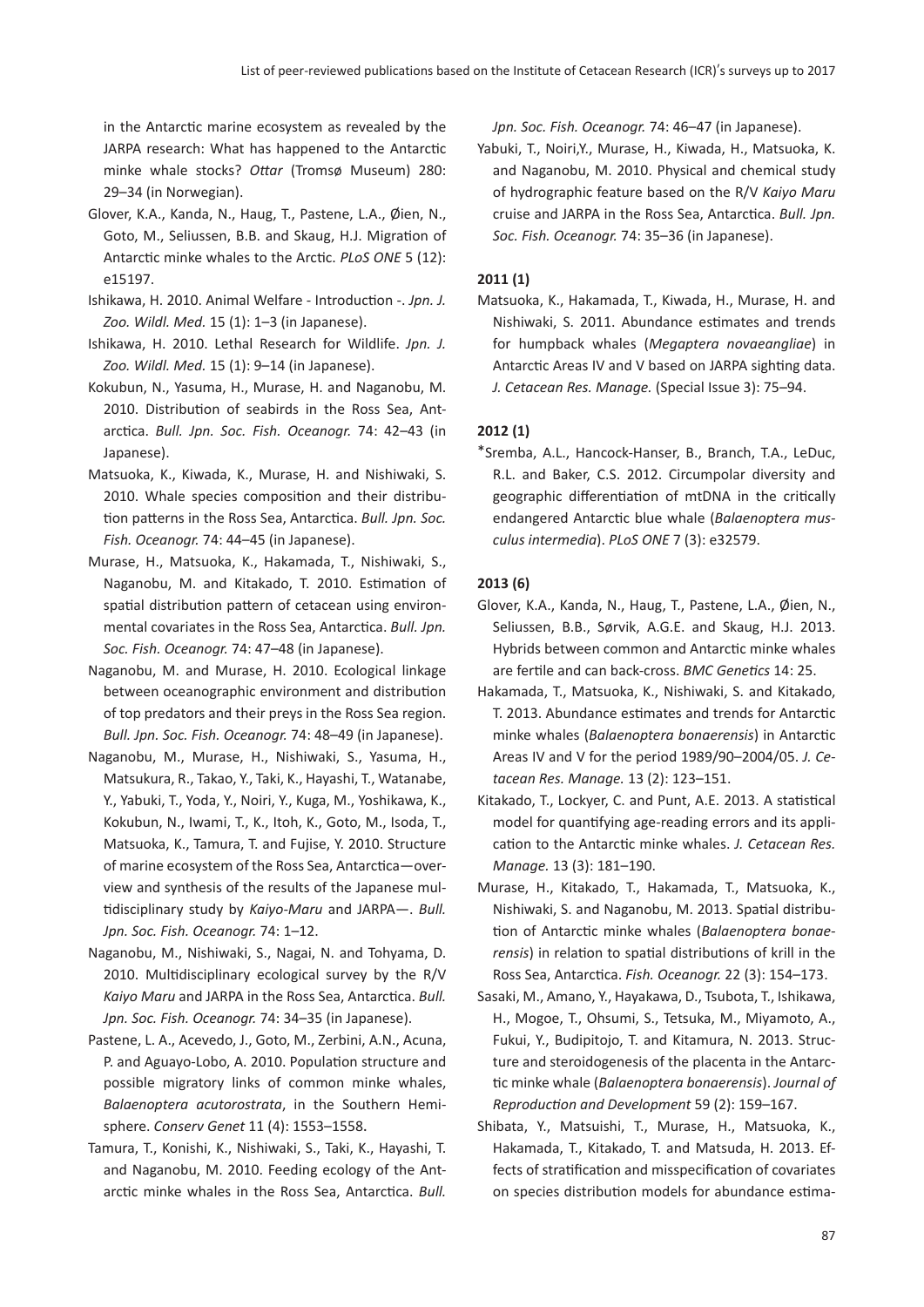tion from virtual line transect survey data. *Fish Sci* 79 (4): 559–568.

## **2014 (3)**

- Konishi, K., Hakamada, T., Kiwada, H., Kitakado, T. and Walløe, L. 2014. Decrease in stomach contents in the Antarctic minke whale (*Balaenoptera bonaerensis*) in the Southern Ocean. *Polar Biol* 37 (2): 205–215.
- Punt, A.E. 2014. A summary history of the application of statistical catch-at-age analysis (SCAA) to Antarctic minke whales. *J. Cetacean Res. Manage.* 14: 81–92.
- Punt, A.E., Hakamada, T., Bando, T. and Kitakado, T. 2014. Assessment of Antarctic minke whales using statistical catch-at-age analysis (SCAA). *J. Cetacean Res. Manage.* 14: 93–116.

## **2015 (2)**

- Konishi, K. and Walløe, L. 2015. Substantial decline in energy storage and stomach fullness in Antarctic minke whales (*Balaenoptera bonaerensis*) during the 1990's. *J. Cetacean Res. Manage.* 15: 77–92.
- Yasunaga, G., Fujise, Y., Zenitani, R., Tanabe, S. and Kato, H. 2015. Spatial and temporal variation of PCBs and organochlorine pesticides in the Antarctic minke whales, *Balaenoptera bonaerensis*, in the period 1987–2005. *Chemosphere* 126: 11–17.

## **2016 (2)**

- Pastene, L.A. and Goto, M. 2016. Genetic characterization and population genetic structure of the Antarctic minke whale *Balaenoptera bonaerensis* in the Indo-Pacific region of the Southern Ocean. *Fish Sci* 82 (6): 873–886.
- Wada, N., Yamanaka, S., Shibato, J., Rakwal, R., Hirako, S., Iizuka, Y., Kim, H., Matsumoto, A., Kimura, A., Takenoya, F., Yasunaga, G. and Shioda, S. 2016. Behavioral and omics analyses study on potential involvement of dipeptide balenine through supplementation in diet of senescence-accelerated mouse prone 8. *Genomics Data* 10: 38–50.

## **2017 (3)**

- Isoda, T. and Tamura, T. 2017. Report of a White Adélie Penguin *Pygoscelis adeliae* in the Antarctic Ocean. *J. Yamashina Inst. Ornithol.* 48 (2): 74–77.
- \*Leduc, R.G., Archer, F.I., Lang, A.R., Martien, K.K., Hancock-Hanser, B., Torres-Florez, J.P., Hucke-Gaete, R., Rosenbaum, H.C., VanWaerebeek, Bownell, R.L. and Taylor, B.L. Genetic variation in blue whales in the eastern pacific: implications for taxonomy and use of

common wintering grounds. *Molecular Ecology* 26: 740–751.

Yasunaga, G., Pastene, L.A., Bando, T., Hakamada, T. and Fujise, Y. 2017. Age estimation of Antarctic minke whales *Balaenoptera bonaerensis* based on aspartic acid racemization technique. *Fish Sci* 86 (6): 947–954.

## **JARPN/JARPNII surveys**

## **1996 (3)**

- Butterworth, D.S., Geromont H.F. and Wada S. 1996. Further analysis of allele frequency data to provide estimates of the extent of mixing between the various North Pacific minke whale stocks, and their implications for the status of the "O"stock. *Rep. int. Whal. Commn* 46: 443–451.
- Kuramochi, T., Machida, M., Araki, J., Uchida, A., Kishiro, T. and Nagasawa, K. 1996. Minke whales (*Balaenoptera acutorostrata*) are one of the major final hosts of *Anisakis simplex* (Nematoda: Anisakidae) in the Northwestern North Pacific Ocean. *Rep. int. Whal. Commn* 46: 415–419.
- Miyashita, T. and Fujise, Y. 1996. Abundance estimate of the western North Pacific minke whale in sub-area 9 with notes on the results of dedicated surveys. *Rep. int. Whal. Commn* 47: 543–551.

# **1997 (6)**

- Aono, S., Tanabe, S., Fujise, Y., Kato, H. and Tatsukawa, R. 1997. Persistent organochlorines in minke whale (*Balaenoptera acutorostrata*) and their prey species from the Antarctic and the North Pacific. *Environmental Pollution* 98: 81–89.
- Araki, J., Kuramochi, T., Machida, M., Nagasawa, K., and Uchida, A. 1997. A note on the parasite fauna of the western North Pacific minke whale (*Balaenoptera acutorostrata*). *Rep. int. Whal. Commn* 47: 565–567.
- Goto, M. and Pastene, L.A. 1997. Population structure of western North Pacific minke whale based on an RFLP analysis of mtDNA control region. *Rep. int. Whal. Commn* 47: 531–537.
- Hatanaka, H. and Miyashita, T. 1997. On the feeding migration of the Okhotsk Sea-West Pacific stock of minke whales, estimates based on length composition data. *Rep. int. Whal. Commn* 47: 557–564.
- Hatanaka, H. 1997. A short review of hypotheses on minke whale stock structure in the Northwestern part of the North Pacific. *Rep. int. Whal. Commn* 47: 553–555.
- Pastene, L.A., Goto, M., Itoh, S., Wada, S. and Kato, H. 1997. Intra- and inter-oceanic patterns of mitochon-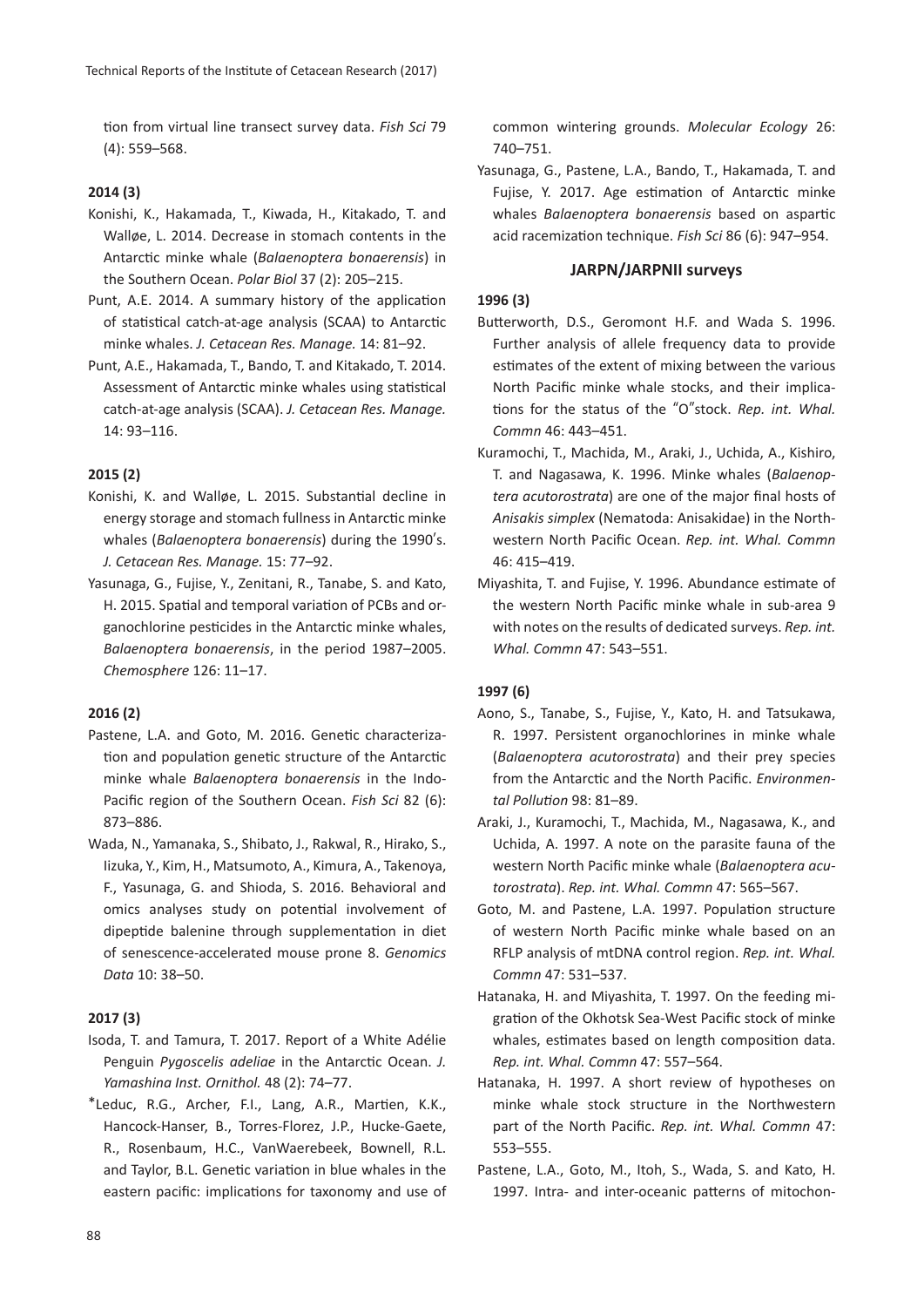drial DNA variation in the Bryde's whale, *Balaenoptera edeni*. *Rep. int. Whal. Commn* 47: 569–574.

## **1998 (4)**

- Lindstrøm, U., Fujise, Y., Haug, T. and Tamura, T. 1998. Feeding habits of western North Pacific minke whales, *Balaenoptera acutorostrata*, as observed in July-September 1996. *Rep. int. Whal. Commn* 48: 463–469.
- Pastene, L.A., Goto, M. and Kishino, H. 1998. An estimate of mixing proportion of ʻJ' and ʻO' stocks minke whales in sub-area 11 based on mitochondrial DNA haplotype data. *Rep. int. Whal. Commn* 48: 471–474.
- Tamura, T., Fujise, Y. and Shimazaki, K. 1998. Diet of minke whales *Balaenoptera acutorostrata* in the Northwestern part of the North Pacific in summer 1994 and 1995. *Fish Sci* 64 (1): 71–76.
- Uchida, A., Kawakami, Y., Yuzu, S., Kishikawa, S., Kuramochi, T., Araki, J., Machida, M. and Nagasawa, K. 1998. Prevalence of parasites and histopathology of parasitisation in minke whales (*Balaenoptera acutorostrata*) from the western North Pacific Ocean and Southern Sea of Okhotsk. *Rep. int. Whal. Commn* 48: 475–479.

#### **1999 (2)**

- Le, T.H.L., Takahashi, S., Saeki, K., Nakatani, N., Tanabe, S., Miyazaki, N. and Fujise, Y. 1999. High percentage of butyltin residues in total tin in the livers of cetaceans from Japanese coastal waters. *Environmental Science & Technology* 33 (11): 1781–1786.
- Martinez, I. and Pastene, L.A. 1999. RAPD-typing of central and eastern North Atlantic and western North Pacific minke whales, *Balaenoptera acutorostrata*. *ICES Journal of Marine Science* 56 (5): 640–651.

#### **2000 (2)**

- Punt, A.E., Butterworth, D.S. and Wada, S. 2000. On the use of allele frequency data within a Bayesian framework: evaluation of relative probabilities of alternative stock structure hypotheses for North Pacific minke whales. *J. Cetacean Res. Manage.* 2 (2): 151–158.
- Uchida, A. and Araki, J. 2000. The ectoparasites and endoparasites in the minke whale, *Balaenoptera acutorostrata* from the western North Pacific Ocean. *J. Jpn. Vet. Med. Assoc.* 53 (2): 85–88 (in Japanese).

#### **2001 (1)**

Okamura, H., Matsuoka, K., Hakamada, T., Okazaki, M. and Miyashita, T. 2001. Spatial and temporal structure of the western North Pacific minke whale distribution inferred from JARPN sightings data. *J. Cetacean Res. Manage.* 3 (2): 193–200.

#### **2002 (5)**

- Abe, H. and Goto, M. 2002. The application of microsatellite DNA for determining population structure of minke whale. pp. 109–113. *In*: Nishimura, A. (Ed). *Technical Reports of the Hokkaido National Fisheries Research Institute No.5*. Hokkaido National Fisheries Research Institute, Hokkaido.
- Cui, G., Punt, A.E., Pastene, L. A., and Goto, M. 2002. Bayes and Empirical Bayes approaches to addressing stock structure questions using mtDNA data, with an illustrative application to North Pacific minke whales. *J. Cetacean Res. Manage.* 4 (2): 123–134.
- Ohsumi, S. and Tamura, T. 2002. Dietary studies on baleen whales in the North Pacific. *Fish Sci* 68 (Supp. I): 260–263.
- Pastene, L.A., Goto, M. and Kanda, N. 2002. The utility of DNA analysis for the management and conservation of large whales. *Fish Sci* 68 (Supp. I): 286–289.
- Tamura T. and Fujise Y. 2002. Geographical and seasonal changes of the prey species of minke whale in the Northwestern Pacific. *ICES Journal of Marine Science* 59 (3): 516–528.

#### **2003 (4)**

- Hayashi, K., Nishida, S., Yoshida, H., Goto, M., Pastene, L.A. and Koike, H. 2003. Sequence variation of the *DQB* allele in the cetacean MHC. *Mammal Study* 28 (2): 89–96.
- Nishida, S., Pastene, L.A., Goto, M. and Kanda, N. 2003. *SRY* gene structure and phylogeny in the cetacean species. *Mammal Study* 28 (1): 57–66.
- Nishida, S., Hayashi, K., Pastene, L.A., Goto, M., Kanda, N. and Koike, H. 2003. Polymorphic analysis of cetacean MHC - A case study on the minke whales -. *Mammalian Science* 3: 75–78 (in Japanese).
- Ohishi, K., Zenitani, R., Bando, T., Goto, Y., Uchida, K., Maruyama, T., Yamamoto, S., Miyazaki, N. and Fujise, Y. 2003. Pathological and serological evidence of Brucella-infection in baleen whales (Mysticeti) in the western North Pacific. *Comp. Immun. Microbiol. Infect. Dis* 26 (2): 125–136.

## **2004 (5)**

Kim, E.Y., Iwata, H., Fujise, Y. and Tanabe, S. 2004. Searching for novel CYP members using cDNA library from a minke whale liver. *Marine Environmental Research* 58: 495–498.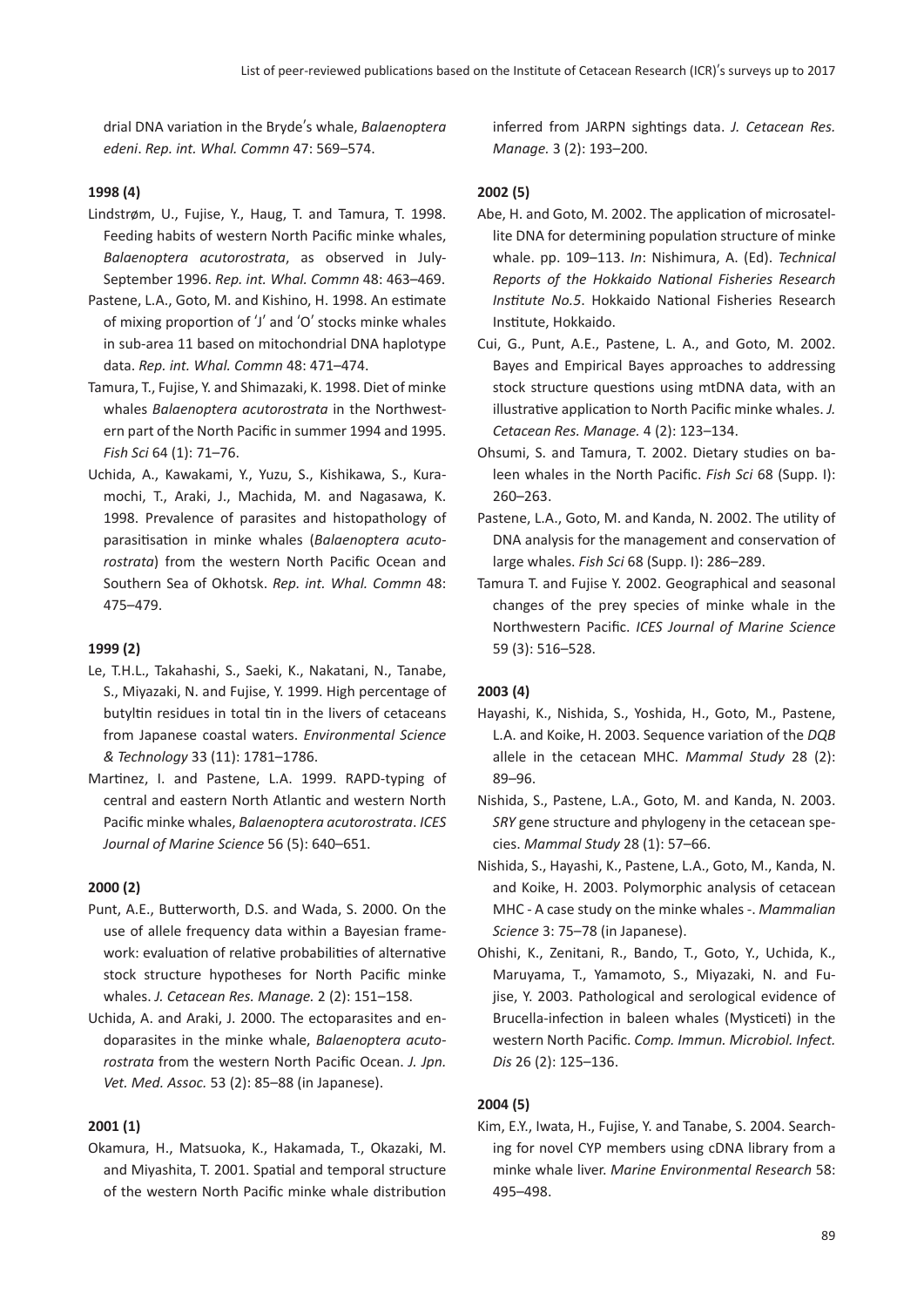- Ohishi. K., Takishita, K., Kawato, M., Zenitani, R., Bando, T., Fujise, Y., Goto, Y., Yamamoto, S. and Maruyama, T. 2004. Molecular evidence of new variant *Brucella* in North Pacific common minke whales. *Microbes and Infection* 6: 1199–1204.
- Ohishi, K., Takishita, K., Kawato, M., Maruyama, T., Zenitani, R., Bando, T., Fujise, Y., Goto, Y. and Yamamoto, S. 2004. Molecular characterization of *Brucella* from North Pacific common minke whale. *Oceans'04*: 499–504.
- Watanabe, H., Mogoe, T., Asada, M., Hayashi, K., Fujise, Y., Ishikawa, H., Ohsumi, S., Miyamoto, A. and Fukui, Y. 2004. Relationship between serum sex hormone concentrations and histology of seminiferous tubules of captured baleen whales in the western North Pacific during the feeding season. *Journal of Reproduction and Development* 50 (4): 419–427.
- Zharikov, K., Fujise, Y., Tamura, T., Kiwada, H., Bando, T., Konishi, K. and Isoda, T. 2004. Distribution and feeding of large cetaceans based on the data of JARPN II - 2003 May, 17-July, 9. *Marine Mammals of the Holarctic* 2004: 207–210.

## **2005 (5)**

- Birukawa, N., Ando, H., Goto, M., Kanda, N., Pastene, L.A., Nakatsuji, H., Hata, H. and Urano, A. 2005. Plasma and urine levels of electrolytes, urea and steroid hormones involved in osmoregulation of cetaceans. *Zoological Science* 22 (11): 1245–1257.
- Nikaido, M., Sasaki, T., Makino, H., Goto, M., Kanda, N., Pastene, L.A. and Okada, N. 2005. Phylogenetic reconstruction of baleen whales and detection of their past extensive radiation event by the SINE insertion analysis. *Fossils* 77: 22–28 (in Japanese).
- Niimi, S., Watanabe, M.X., Kim, E.Y., Iwata, H., Yasunaga, G., Fujise, Y. and Tanabe, S. 2005. Molecular cloning and mRNA expression of cytochrome P4501A1 and 1A2 in the liver of common minke whales (*Balaenoptera acutorostrata*). *Marine Pollution Bulletin* 51 (8): 784–793.
- Ohishi, K., Takishita, K., Kawato, M., Zenitani, R., Bando, T., Fujise, Y., Goto, Y., Yamamoto, S. and Maruyama, T. 2005. Chimeric structure of *omp2* of *Brucella* from North Pacific common minke whales (*Balaenoptera acutorostrata*). *Microbiol. Immunol.* 49 (8): 789–793.
- Sasaki, T., Nikaido, M., Hamilton, H., Goto, M., Kato, H., Kanda, N., Pastene, L.A., Cao, Y., Fordyce, R.E., Hasegawa, M. and Okada, N. 2005. Mitochondrial phylogenetics and evolution of mysticete whales. *Systematic Biology* 54 (1): 77–90.

## **2006 (5)**

- Iwanami, K., Mita, H., Yamamoto, Y., Fujise, Y., Yamada, T. and Suzuki, T. 2006. cDNA-derived amino acid sequences of myoglobins from nine species of whales and dolphins. *Comparative Biochemistry and Physiology, Part B* 145: 249–256.
- Kanda, N., Goto, M. and Pastene, L. A. 2006. Genetic characteristics of western North Pacific sei whales, *Balaenoptera borealis*, as revealed by microsatellites. *Marine Biotechnology* 8: 86–93.
- Mitani, Y., Bando., T., Takai., N. and Sakamoto, W. 2006. Patterns of stable carbon and nitrogen isotopes in the baleens of common minke whale *Balaenoptera acutorostrata* from the western North Pacific. *Fish Sci* 72  $(1): 69 - 76.$
- Nikaido, M., Hamilton, H., Makino, H., Sasaki, T., Takahashi, K., Goto, M., Kanda, N., Pastene, L.A. and Okada, N. 2006. Baleen whale phylogeny and a past extensive radiation event revealed by SINE insertion analysis. *Molecular Biology and Evolution* 23 (5): 866–873.
- Ohishi, K., Maruyama, T., Ninomiya, A., Kida, H., Zenitani, R., Bando, T., Fujise, Y., Nakamatsu, K., Miyazaki, N. and Boltunov, A.N. 2006. Serologic investigation of influenza a virus infection in cetaceans from the western North Pacific and the Southern Oceans. *Marine Mammal Science* 22 (1): 214–221.

## **2007 (11)**

- Fukui, Y., Iwayama, H., Matsuoka, T., Nagai, H., Koma, N., Mogoe, T., Ishikawa, H., Fujise, Y., Hirabayashi, M., Hochi, S., Kato, H. and Ohsumi, S. 2007. Attempt at intracytoplasmic sperm injection of *in vitro* matured oocytes in common minke whales (*Balaenoptera acutorostrata*) captured during the Kushiro coast survey. *Journal of Reproduction and Development.* 53 (4): 945–952.
- Kanda, N., Goto, M., Kato, H., McPhee, M.V. and Pastene, L.A. 2007. Population genetic structure of Bryde's whales (*Balaenoptera brydei*) at the inter-oceanic and trans-equatorial levels. *Conservation Genetics* 8 (4): 853–864.
- Konishi, K. and Tamura, T. 2007. Occurrence of the minimal armhook squids *Berryteuthis anonychus* (Cephalopoda: Gonatidae) in the stomachs of common minke whales *Balaenoptera acutorostrata* in the western North Pacific. *Fish Sci* 73 (5): 1208–1210.
- Murase, H., Tamura, T., Kiwada, H., Fujise, Y., Watanabe, H., Ohizumi, H., Yonezaki, S., Okamura, H. and Kawahara, S. 2007. Prey selection of common minke (*Balaenoptera acutorostrata*) and Bryde's (*Balaenoptera*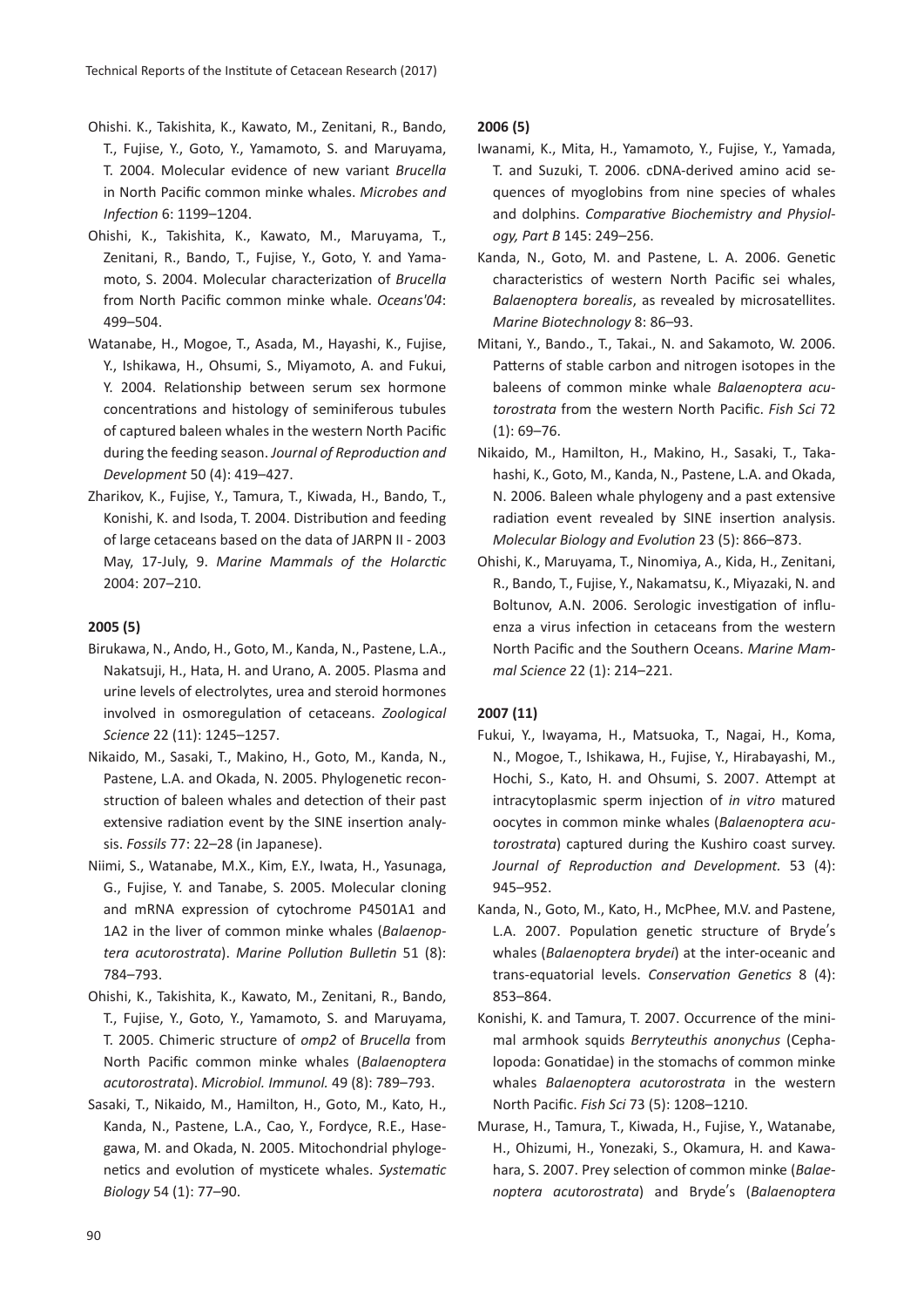*edeni*) whales in the western North Pacific in 2000 and 2001. *Fish. Oceanogr.* 16 (2): 186–201.

- Niimi, S., Kim, E.Y., Iwata, H., Watanabe, M.X., Yasunaga, G., Fujise, Y. and Tanabe, S. 2007. Identification and hepatic expression profiles of cytochrome P450 1–4 isozymes in common minke whales (*Balaenoptera acutorostrata*). *Comparative Biochemistry and Physiology, Part B* 147: 667–681.
- Nishida, S., Goto, M., Pastene, L.A., Kanda, N. and Koike, H. 2007. Phylogenetic relationships among cetaceans revealed by Y-chromosome sequences. *Zoological Science* 24 (7): 723–732.
- Onbe, K. Nishida, S., Sone, E., Kanda, N., Goto, M., Pastene, L.A., Tanabe, S. and Koike, H. 2007. Sequence variation in the Tbx4 Gene in marine mammals. *Zoological Science* 24 (5): 449–464.
- Pastene, L.A., Goto, M., Kanda, N., Zerbini, A.N., Kerem, D., Watanabe, K., Bessho, Y., Hasegawa, M., Nielsen, R., Larsen, F. and Palsbøll, P.J. 2007. Radiation and speciation of pelagic organisms during periods of global warming: the case of the common minke whale, *Balaenoptera acutorostrata*. *Molecular Ecology* 16: 1481–1495.
- Urashima, T., Kobayashi, M., Asakuma, S., Uemura, Y., Arai, I., Fukuda, K., Saito, T., Mogoe, T., Ishikawa, H. and Fukui, Y. 2007. Chemical characterization of the oligosaccharides in Bryde's whale (*Balaenoptera edeni*) and Sei whale (*Balaenoptera borealis*) milk. *Comparative Biochemistry and Physiology*, Part B 146: 153–159.
- Watanabe, H., Tateno, H., Kusakabe, H., Kamiguchi, Y., Fujise, Y., Ishikawa, H., Ohsumi, S. and Fukui, Y. 2007. Fertilizability and chromosomal integrity of frozenthawed Bryde's whale (*Balaenoptera edeni*) spermatozoa intracytoplasmically injected into mouse oocytes. *Reproduction, Fertility and Development* 19 (1): 306.
- Watanabe, H., Tateno, H., Kusakabe, H., Matsuoka, T., Kamiguchi, Y., Fujise, Y., Ishikawa, H., Ohsumi, S. and Fukui, Y. 2007. Fertilizability and chromosomal integrity of frozen-thawed Bryde's whale (*Balaenoptera edeni*) spermatozoa intracytoplasmically injected into mouse oocytes. *Zygote* 15 (1): 9–14.

#### **2008 (3)**

- Birukawa, N., Ando, H., Goto, M., Kanda, N., Pastene, L.A. and Urano, A. 2008. Molecular cloning of urea transporters from the kidneys of baleen and toothed whales. *Comparative Biochemistry and Physiology*, Part B 149: 227–235.
- Ishikawa, H. and Shigemune, H. 2008. Comparative experiment of whaling grenades in the Japanese Whale

Research Program under Special Permit (JARPA and JARPN). *Jpn. J. Zoo Wildl. Med.* 13 (1): 21–28.

Ohishi, K., Fujise, Y. and Maruyama, T. 2008. *Brucella* spp. in the western North Pacific and Antarctic cetaceans: a review. *J. Cetacean Res. Manage.* 10 (1): 67–72.

#### **2009 (9)**

- Bhuiyan, M.M.U., Suzuki, Y., Watanabe, H., Hirayama, H., Matsuoka, K., Fujise, Y., Ishikawa, H., Ohsumi, S. and Fukui, Y. 2009. Attempts at in vitro fertilization and culture of in vitro matured oocytes in sei *(Balaenoptera borealis*) and Bryde's (*B. edeni*) whales. *Zygote* 17 (1): 19–28.
- Fujita, H., Honda, K., Hamada, N., Yasunaga, G and Fujise, Y. 2009. Validation of high-throughput measurement system with microwave-assisted extraction, fully automated sample preparation device, and gas chromatography-electron capture detector for determination of polychlorinated biphenyls in whale blubber. *Chemosphere* 74: 1069–1078.
- Hiwasa, M., Suzuki, Y., Watanabe, H., Bhuiyan, M.M.U., Matsuoka, K., Fujise, Y., Ishikawa, H., Ohsumi, S., and Fukui, Y. 2009. Effects of semen extenders and storage temperatures on characteristics of frozen-thawed Bryde's (*Balaenoptera edeni*) whale spermatozoa. *Journal of Reproduction and Development* 55: 599–606.
- Konishi, K., Tamura T., Isoda, T. Okamoto, R., Hakamada, T., Kiwada, H. and Matsuoka, K. 2009. Feeding strategies and prey consumption of three baleen whale species within the Kushiro-Current Extension. *J. Northw. Atl. Fish. Sci.* 42: 27–40.
- Lee, E., Bhuiyan, M.M.U., Watanabe, H., Matsuoka, K., Fujise, Y., Ishikawa, H. and Fukui. Y. 2009. Production of cloned sei whale (*Balaenoptera borealis*) embryos by interspecies somatic cell nuclear transfer using enucleated pig oocytes. *J. Vet. Sci.* 10 (4): 285–292.
- Matsukura, R., Yasuma, H., Murase, H., Yonezaki, S., Funamoto, T., Honda, S. and Miyashita, K. 2009. Measurements of density contrast and sound-speed contrast for target strength estimation of Neocalanus copepods (*Neocalanus cristatus*) in the North Pacific Ocean. *Fish Sci* 75 (6): 1377–1387.
- Murase, H., Ichihara, M., Yasuma, H., Watanabe, H., Yonezaki, S., Nagashima, H., Kawahara, S. and Miyashita, T. 2009. Acoustic characterization of biological backscatterings in the Kuroshio-Oyashio inter-frontal zone and subarctic waters of the western North Pacific in spring. *Fish. Oceanogr.* 18 (6): 386–401.
- Murase, H., Nagashima, H., Yonezaki, S., Matsukura, R. and Kitakado, T. 2009. Application of a generalized ad-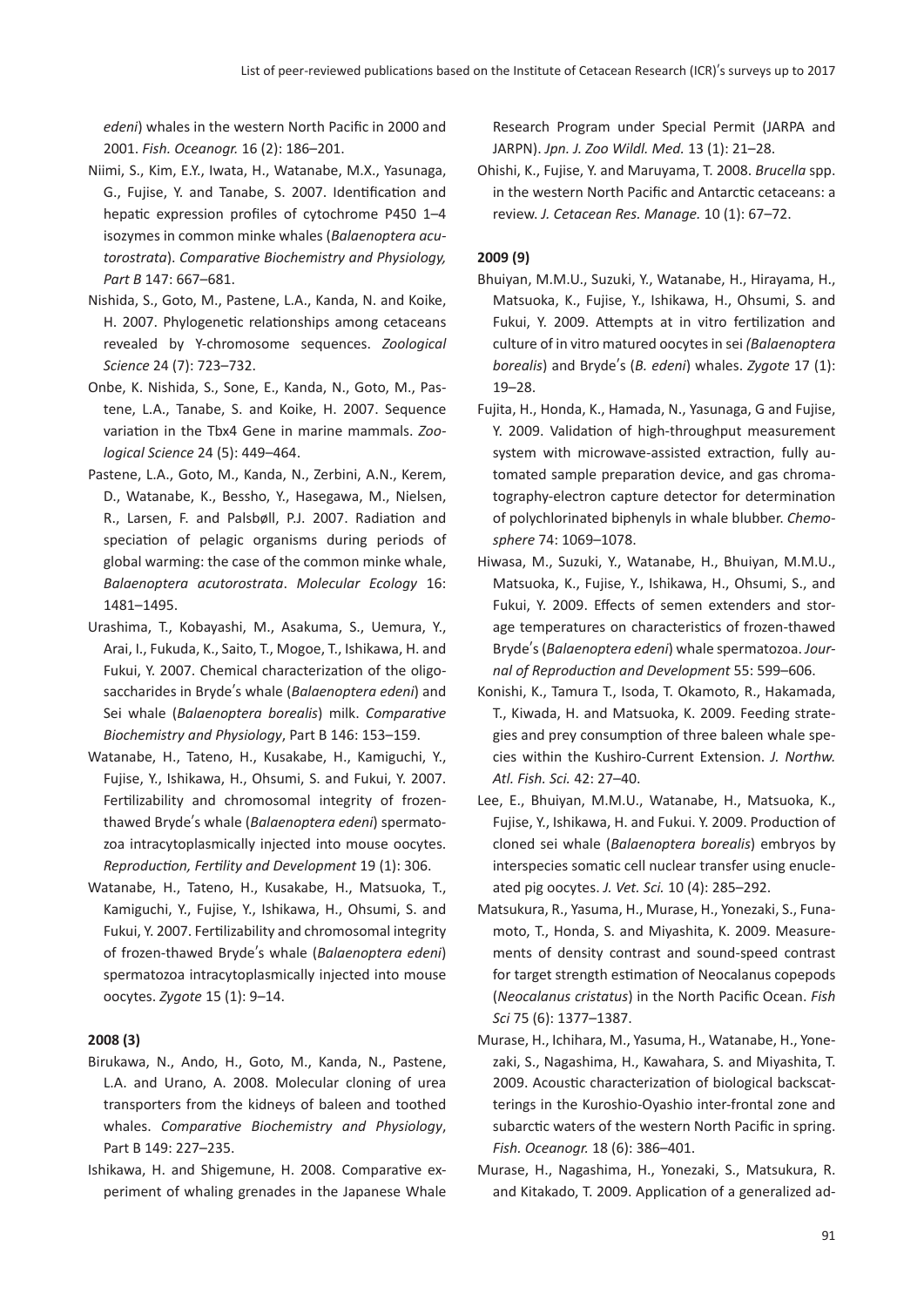ditive model (GAM) to reveal relationships between environmental factors and distributions of pelagic fish and krill: a case study in Sendai Bay, Japan. *ICES Journal of Marine Science* 66 (6): 1417–1424.

Tsuki, K., Sato, A., Kaneko, H., Yasunaga, G., Fujise, Y. and Nomata, H. 2009. Comparison of physiologically significant imidazole dipeptides in cetaceans sampled in Japanese whale research (short paper). *Sci. Rep. Hokkaido Fish. Exp. Stn.* 74: 25–28 (in Japanese).

# **2010 (7)**

- Bhuiyan, M.M.U., Suzuki, Y., Watanabe, H., Lee, E., Hirayama, H., Matsuoka, K., Fujise, Y., Ishikawa, H., Ohsumi, S. and Fukui, Y. 2010. Production of sei whale (*Balaenoptera borealis)* cloned embryos by inter- and intra-species somatic cell nuclear transfer. *Journal of Reproduction and Development* 56: 131–139.
- Funakasa, N., Yoshioka, M. and Fujise, Y. 2010. Features of the Ocular Harderian Gland in three Balaenopterid species based on anatomical, histological and histochemical observations. *Mammal Study* 35 (1): 9–15.
- Ogawa, G., Ishida, M., Kato, H., Fujise, H. and Urano, N. 2010. Identification of facultative anaerobic bacteria isolated from the intestine of the minke whale *Balaenoptera acutorostrata* by 16S rRNA sequencing analysis. *Fish Sci* 76 (2): 177–181.
- Pastene, L.A., Fujise, Y. and Hatanaka, H. 2010. JARPNII: a challenging multidiscipline research program focused on whales in the western North Pacific. *Ottar* (Tromsø Museum) 280: 23–28 (in Norwegian).
- Shishido, R., Ohishi, K., Suzuki, R., Takishita, K., Ohtsu, D., Okutsu, K., Tokutake, K., Katsumata, E., Bando, T., Fujise, Y., Murayama, T. and Maruyama, T. 2010. Cetacean Toll-like receptor 4 and myeloid differentiation factor 2, and possible cetacean-specific responses against Gram-negative bacteria.*Comp. Immun. Microbiol. Infect. Dis.* 33 (6): 89–98.
- Suzuki, Y., Umatani, M., Bhuiyan, M.M.U., Watanabe, H., Mogoe, T., Matsuoka, K., Fujise, Y., Ishikawa, H., Ohsumi, S., Sasaki, M. and Fukui, Y. 2010. Effects of equilibration steps, type of sugars and addition of whale follicular fluid on viability and in vitro maturation of vitrified whale oocytes.*Jpn. J. Zoo Wildl. Med* 15 (2): 65–72.
- Tojo, N., Matsukura, R., Yasuma, H., Yonezaki, S., Watanabe, H., Kawahara, S., Murase, H., and Miyashita, K. 2010.Spatial analysis of isada krill (*Euphausia pacifica*) distribution in frontal environments in the North Pacific Ocean.*GIS/spatial analyses in fisheries and aquatic science*.4.International Fishery GIS Society: 115–138.

# **2011 (20)**

- Hakamada, T. and Matsuoka, K. 2011. Abundance estimate for common minke, Bryde's and sei whales in the offshore region of the western North Pacific. *Bull. Jpn. Soc. Fish. Oceanogr.* 75 (3): 173–174 (in Japanese).
- Kanda, N., Goto, M. and Pastene, L. A. 2011. Genetic stock structure of baleen whales. *Bull. Jpn. Soc. Fish. Oceanogr.* 75 (3): 191 (in Japanese).
- Kato, H. and Fujise, Y. 2011. General discussion: Symposium on "Marine ecosystem of the western North Pacific with special interest in cetaceans." *Bull. Jpn. Soc. Fish. Oceanogr.* 75 (3): 194–195 (in Japanese).
- Kishiro, T., Yoshida, H., Tamura, T., Konishi, K., Kanda, N., Okamoto, R. and Kato, H. 2011. Relationship between maturity and feeding ecology of common minke whales off Kushiro in autumn. *Bull. Jpn. Soc. Fish. Oceanogr.* 75 (3): 175–176 (in Japanese).
- Maehara, T., Aoki, I., Yonezaki, S., Watanabe, H., Murase, H. and Yamaguchi, A. 2011. Feeding ecology of the Japanese anchovy in the offshore area east of Honshu, Japan in summer. *Bull. Jpn. Soc. Fish. Oceanogr.* 75 (3): 187 (in Japanese).
- Matsuoka, K., Kiwada, H., Fujise, Y. and Miyashita, T. 2011. Distribution of baleen whales in the western North Pacific based on the JARPN and JARPN II sighting surveys (1994 to 2007). *Bull. Jpn. Soc. Fish. Oceanogr.* 75 (3): 178–179 (in Japanese).
- Miyashita, K., Matsukura, R., Tojo, N., Minami, K., Yasuma, H., Nagashima, H., Onodera, K., Watanabe, H., Yonezaki, S. and Murase, H. 2011. Monitoring of prey of cetaceans by using quantitative echosounders. *Bull. Jpn. Soc. Fish. Oceanogr.* 75 (3): 183–184 (in Japanese).
- Mori, M., Watanabe, H., Hakamada, T., Tamura, T., Konishi, K., Murase, H. and Matsuoka, K. 2011. Development of an ecosystem model of western North Pacific using Ecopath with Ecosim. *Bull. Jpn. Soc. Fish. Oceanogr.* 75 (3): 189 (in Japanese).
- Murase, H., Kawabata, A., Kubota, H., Nakagami, M., Amakasu, K., Abe, K., Miyashita, K. and Oozeki, Y. 2011. Effect of depth-dependent target strength on biomass estimation of Japanese anchovy. *Journal of Marine Science and Technology* 19: 267–272.
- Murase, H., Tamura, T., Isoda, T., Okamoto, R., Kato, H., Yonezaki, S., Watanabe, H., Tojo, N. Matsukura, R., Miyashita, K., Kiwada, H., Matsuoka, K., Nishiwaki, S., Inagake, D., Okazaki, M., Okamura, H. and Fujise, Y. 2011. Prey selection of common minke, Bryde's and sei whales in the offshore region of the western North Pacific. *Bull. Jpn. Soc. Fish. Oceanogr.* 75 (3): 180–181 (in Japanese).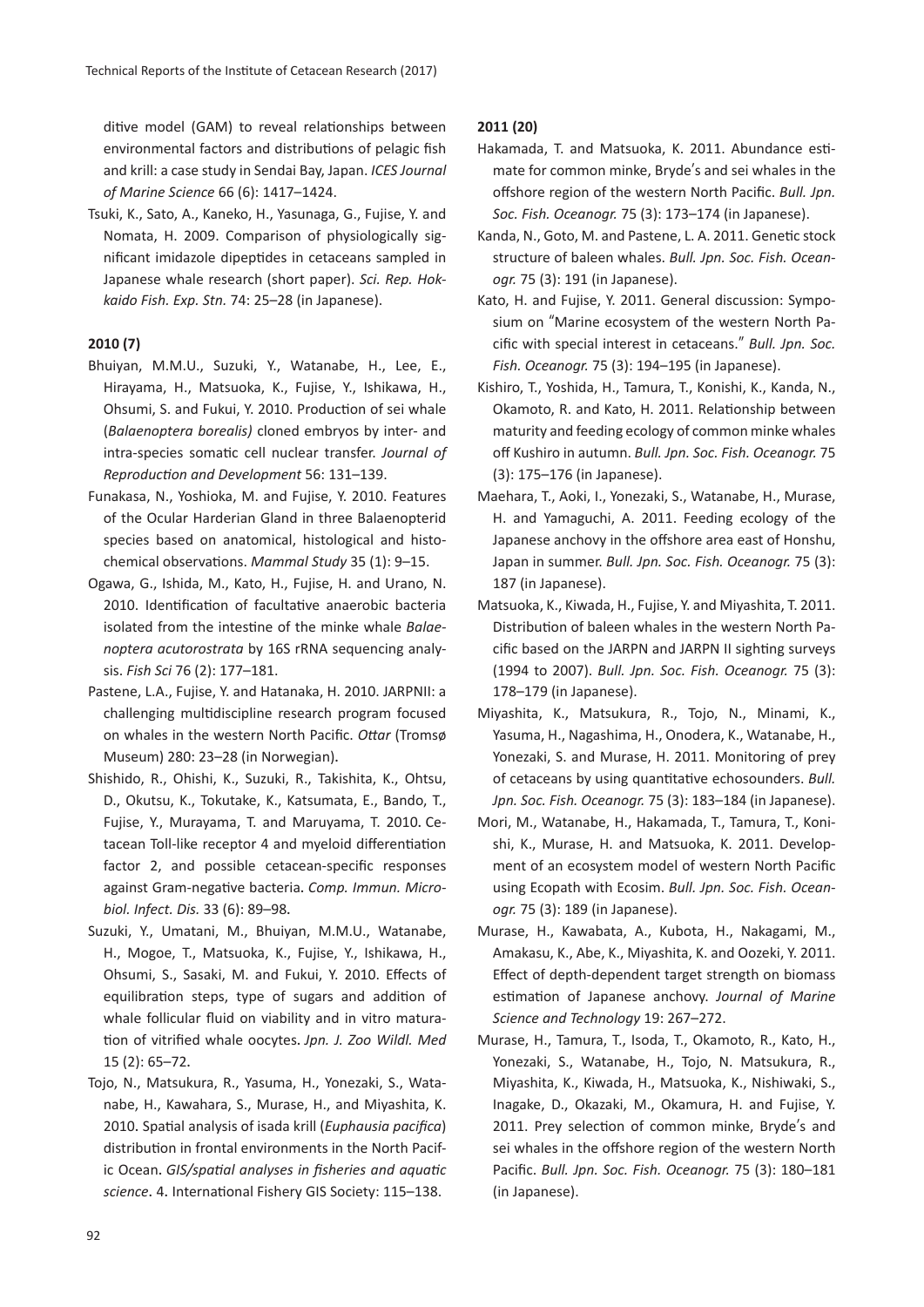- Nishiwaki, S., Otani, S. and Tamura, T. 2011. The satellite tracking of the western North Pacific. *Bull. Jpn. Soc. Fish. Oceanogr.* 75 (3): 193–194 (in Japanese).
- Onodera, K., Nagashima, H., Matsukura, R., Miyashita, K., Yonezaki, S. and Murase, H. 2011. Cetacean prey species and oceanographic surveys in Sendai Bay. *Bull. Jpn. Soc. Fish. Oceanogr.* 75 (3): 184–185 (in Japanese).
- Pastene, L.A., Hatanaka, H., Fujise, Y., Kanda, N., Murase, H., Tamura, T., Miyashita, T. and Kato, H. 2011. Whale research program under special permit in the western North Pacific—Phase II (JARPNII): origin and objectives. *Bull. Jpn. Soc. Fish. Oceanogr.* 75 (3): 172–173 (in Japanese).
- Pastene, L.A., Hatanaka, H., Fujise, Y., Kanda, N., Murase, H., Tamura, T., Yasunaga, G., Kishiro, T., Yoshida, H., Miyashita, T. and Kato, H. 2011. The Japanese Whale Research Program under Special Permit in the western North Pacific Phase-II (JARPNII): origin, objectives and research progress made in the first six years period (2002–2007), including scientific considerations for the next research period. *Aquabiology* 33 (2): 171–185 (in Japanese).
- Sasaki, Y., Saito, S., Matsuoka, K., Murase, H. and Kiwada., H. 2011. Spatial distribution patterns of sei and Bryde's whales. *Bull. Jpn. Soc. Fish. Oceanogr.* 75 (3): 179–180 (in Japanese).
- Tamura, T., Konishi, K., Isoda, T., Hakamada, T., Kiwada, H., Okamoto, R. and Matsuoka, K. 2011. The food habitat, relation of habitat factor and prey consumption of three baleen whale species in the offshore region of the western North Pacific. *Bull. Jpn. Soc. Fish. Oceanogr.* 75 (3): 174–175 (in Japanese).
- Watanabe, H., Kiwada, H., Kumagai, S., Yonezaki, S., Kishiro, T., Konishi., K. and Yoshida, H. 2011. Habitat and prey selection of common minke whale off Kushiro in autumn—Estimation of distribution and migration of common minke whale using environmental information—*Bull. Jpn. Soc. Fish. Oceanogr.* 75 (3): 182–183 (in Japanese).
- Yamaguchi, A., Hanamiya, Y., Murase, H. and Watanabe, H. 2011. Vertical flux of materials by diel vertical migration of macrozooplankton. *Bull. Jpn. Soc. Fish. Oceanogr.* 75 (3): 185–186 (in Japanese).
- Yasunaga, G. and Fujise, Y. 2011. Monitoring of pollutants in the baleen whales and their prey species in the western North Pacific. *Bull. Jpn. Soc. Fish. Oceanogr.* 75 (3): 190 (in Japanese).
- Yoshida, H., Kishiro, T., Goto, M., Bando, T., Tamura, T., Konishi, K., Okamoto, R. and Kato, H. 2011. Feeding ecology of common minke whales in coastal waters off

Sanriku in spring. *Bull. Jpn. Soc. Fish. Oceanogr.* 75 (3): 177–178 (in Japanese).

# **2012 (4)**

- Maeda, H. and Kato, H. 2012. Technical improvements of the age character (earplug) collections in common minke whales. *Bull. Jpn. Soc. Fish. Oceanogr.* 76 (2): 59–65 (in Japanese).
- Murase, H., Kawabata, A., Kubota, H., Nakagami, M., Amakasu, K., Abe, K., Miyashita, K. and Oozeki, Y. 2012. Basin-scale distribution patterns and biomass estimation of Japanese anchovy *Engraulis japonicus* in the western North Pacific. *Fish Sci* 78 (4): 761–773.
- Nakamura, G., Kato, H. and Fujise, Y. 2012. Relative growth of the skull of the common minke whale *Balaenoptera acutorostrata* from the North Pacific in comparison to other *Balaenoptera* species. *Mammal Study* 37 (2): 105–112.
- Watanabe, H, Okazaki, M., Tamura, T., Konishi, K., Inagake, D., Bando, T., Kiwada, H. and Miyashita, T. 2012. Habitat and prey selection of common minke, sei, and Bryde's whale in mesoscale during summer in the sub-arctic and transition regions of the western North Pacific. *Fish Sci* 78 (3): 557–567.

# **2013 (5)**

- \*Kershaw, F., Leslie, M.S., Collins, T., Mansur, R.M., Smith, B.D., Minton, G., Baldwin, R., LeDuc, R.G., Anderson, R.C., Brownell, R.L. and Rosenbaum, H.C. 2013. Population differentiation of 2 forms of Bryde's whales in the Indian and Pacific Oceans. *Journal of Heredity* 104 (6): 755–764.
- Maeda, H., Kawamoto, T. and Kato, H. 2013. A study on the improvement of age estimation in common minke whales using the method of gelatinized extraction of earplug. NAMMCO *Scientific Publications* 10: 17pp.
- Matsukura, R., Sawada, K., Abe, K., Minami, K., Nagashima, H., Yonezaki, S., Murase, H. and Miyashita, K. 2013. Comparison of measurements and model calculations of target strength of juvenile sandeel in Sendai Bay. *Nippon Suisan Gakkaishi* 79 (4): 638–648 (in Japanese).
- Sasaki, H., Murase, H., Kiwada, H., Matsuoka, K., Mitani, Y. and Saitoh, S. 2013. Habitat differentiation between sei (*Balaenoptera borealis*) and Bryde's whales (*B. brydei*) in the western North Pacific. *Fish. Oceanogr.* 22 (6): 496–508.
- Shimizu, Y., Ohishi, K., Suzuki, R., Tajima, Y., Yamada, T., Kakizoe, Y., Bando, T., Fujise, Y., Taru, H., Murayama, T. and Maruyama, T. 2013. Amino acid sequence varia-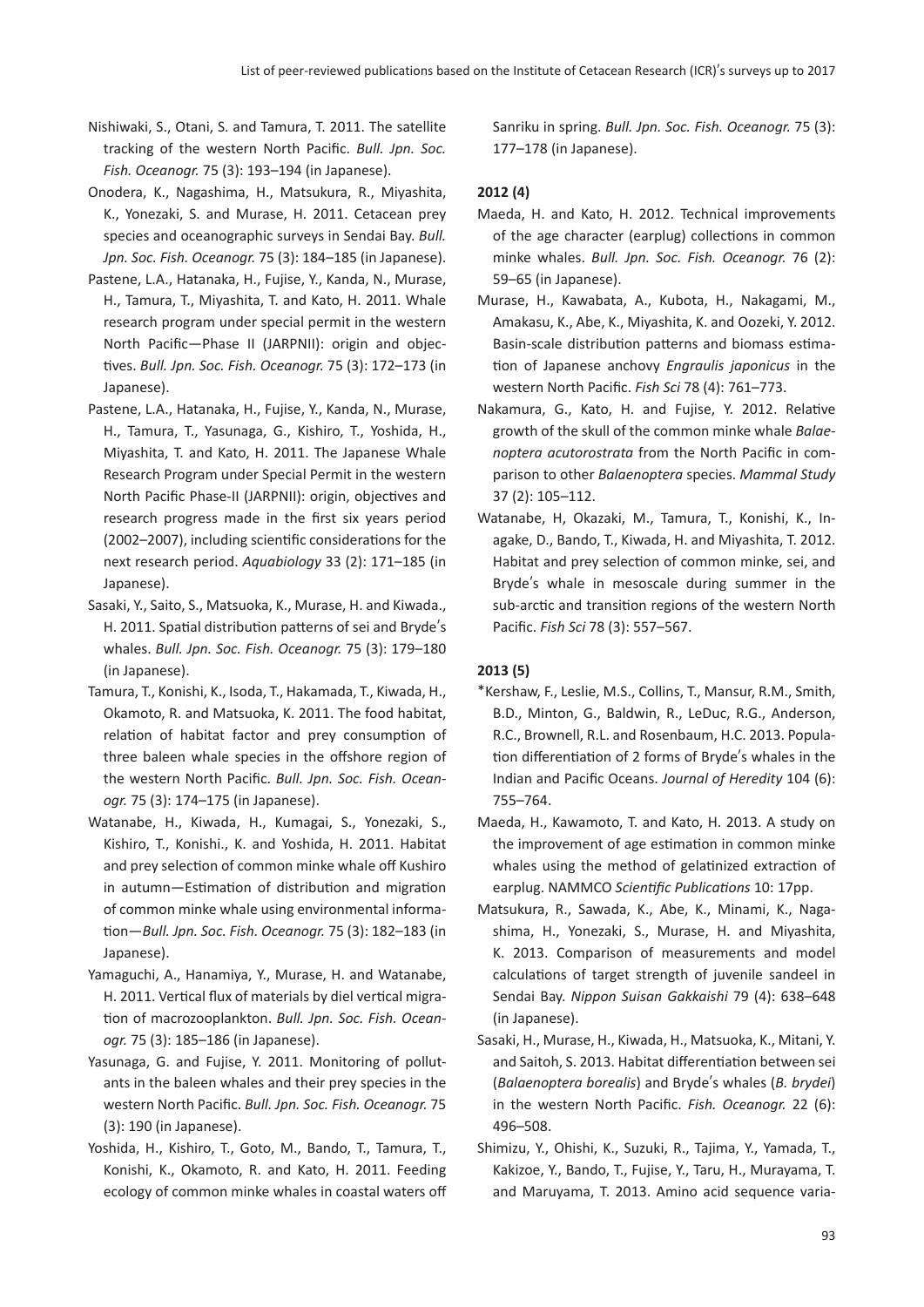tions of signaling lymphocyte activation molecule and mortality caused by morbillivirus infection in cetaceans. *Microbiol Immunol* 57: 624–632.

## **2014 (6)**

- Inoue, S., Kishiro, T., Fujise, Y., Nakamura, G. and Kato, H. 2014. Seasonal changes in the testis of the North Pacific common minke whale. *Nippon Suisan Gakkaishi* 80 (2): 185–190 (in Japanese).
- Murase, H., Hakamada, T., Matsuoka, K., Nishiwaki, S., Inagake, D., Okazaki, M., Tojo, N. and Kitakado, T. 2014. Distribution of sei whales (*Balaenoptera borealis*) in the subarctic–subtropical transition area of the western North Pacific in relation to oceanic fronts. *Deep Sea Research Part II*: Topical Studies in Oceanography 107: 22–28.
- Nakamura, G., Kadowaki, I., Nagatuka, S., Fujise, Y., Kishiro, T. and Kato, H. 2014. Variation in a color pattern of white patch on the flippers of North Pacific common minke whales: potential application for their interoceanic difference. *La mer* 52: 31–47.
- Nakamura, G. and Kato, H. 2014. Developmental changes in the skull morphology of common minke whales *Balaenoptera acutorostrata. Journal of Morphology* 275: 1113–1121.
- Niimi, S., Imoto, M., Kunisue, T., Watanabe, M.X., Kim, E.Y., Nakayama, K., Yasunaga, G., Fujise, Y., Tanabe, S. and Iwata, H. 2014. Effects of persistent organochlorine exposure on the liver transcriptome of the common minke whale (*Balaenoptera acutorostrata*) from the North Pacific. *Ecotoxicology and Environmental Safety* 108: 95–105.
- \*Rosel, P.E. and Wilcox, L.A. 2014. Genetic evidence reveals a unique lineage of Bryde's whales in the northern Gulf of Mexico. *Endang Species Res.* 25 : 19–34.

## **2015 (1)**

Kitayama, C., Sasaki, M., Ishikawa, H., Mogoe, T., Ohsumi, S., Fukui, Y., Budipitojo, T., Kondoh, D. and Kitamura, N. 2015. Structure and functions of the placenta in common minke (*Balaenoptera acutorostrata*), Bryde's (*B. brydei*) and sei (*B. borealis*) whales. *Journal of Reproduction and Development* 61 (5): 415–421.

## **2016 (5)**

Hirako, S., Suzuki, M., Kim, H., Iizuka, Y., Matsumoto, A., Wada, N., Okabe, M., Takenoya, F., Yasunaga, G., Yamanaka, S., Miyazaki, A. and Shioda, S. 2016. Hepatic lipid accumulation is ameliorated in obese KK mice by dietary sei whale oil. *Fish Sci* 82 (3): 509–517.

- Miyakawa, N., Kishiro, T., Fujise, Y., Nakamura, G. and Kato, H. 2016. Sexual Dimorphism in Pelvic Bone Shape of the North Pacific Common Minke Whales (*Balaenoptera acutorostrata*). *Open Journal of Animal Sciences* 6: 131–136.
- Murase, H., Tamura, T., Otani, S. and Nishiwaki, S. 2016. Satellite tracking of Bryde's whales *Balaenoptera edeni* in the offshore western North Pacific in summer 2006 and 2008. *Fish Sci* 82 (1): 35–45.
- Nakamura, G., Kadowaki, I., Nagatsuka, S., Hayashi, R., Kanda, N., Goto, M., Pastene, L.A. and Kato, H. 2016. White Patch on the Fore-Flipper of Common Minke Whale, as a Potential morphological Index to Identify Stocks. *Open Journal of Animal Sciences* 6: 116–122.
- Ohishi, K., Bando, T., Abe, E., Kawai, Y., Fujise, Y. and Maruyama, T. 2016. Long-term and large-scale epidemiology of *Brucella* infection in baleen whales and sperm whales in the western North Pacific and Antarctic Oceans. *J. Vet. Med. Sci.* 78 (9): 1457–1464.

#### **2017 (2)**

- Bando, T., Nakamura, G., Fujise, Y. and Kato, H. 2017. Developmental changes in the morphology of western North Pacific Bryde's whales (*Balaenoptera edeni*). *Open Journal of Animal Sciences* 7: 344–355.
- Ishii, M., Murase, H., Fukuda, Y., Sawada, K., Sasakura, T., Tamura, T., Bando, T., Matsuoka, K., Shinohara, A., Nakatsuka, S., Katsumata, N., Okazaki, M., Miyashita, K. and Mitani, Y. 2017. Diving behavior of sei whales Balaenoptera borealis relative to the vertical distribution of their potential prey. *Mammal Study* 42: 1–9.

## **Other surveys**

#### **1993 (1)**

Fujise, Y., Ishikawa, H., Saino, S. and Kawasaki, M. 1993. Catch and struck-and-lost rate in the Japanese Dall's porpoise hand-harpoon fishery. *Rep. int. Whal. Commn* 43: 453–457.

## **1995 (1)**

Shimada, H. and Pastene, L.A. 1995. Report of a sightings survey off the Solomon Islands with comments on Bryde's whale distribution. *Rep. Int. Whal. Commn* 45: 413–418.

## **1997 (4)**

Kimura, T., Ozawa, T. and Pastene, L.A. 1997. Sample preparation and analysis of mitochondrial DNA from whale baleen plates. *Marine Mammal Science* 13 (3): 495–498.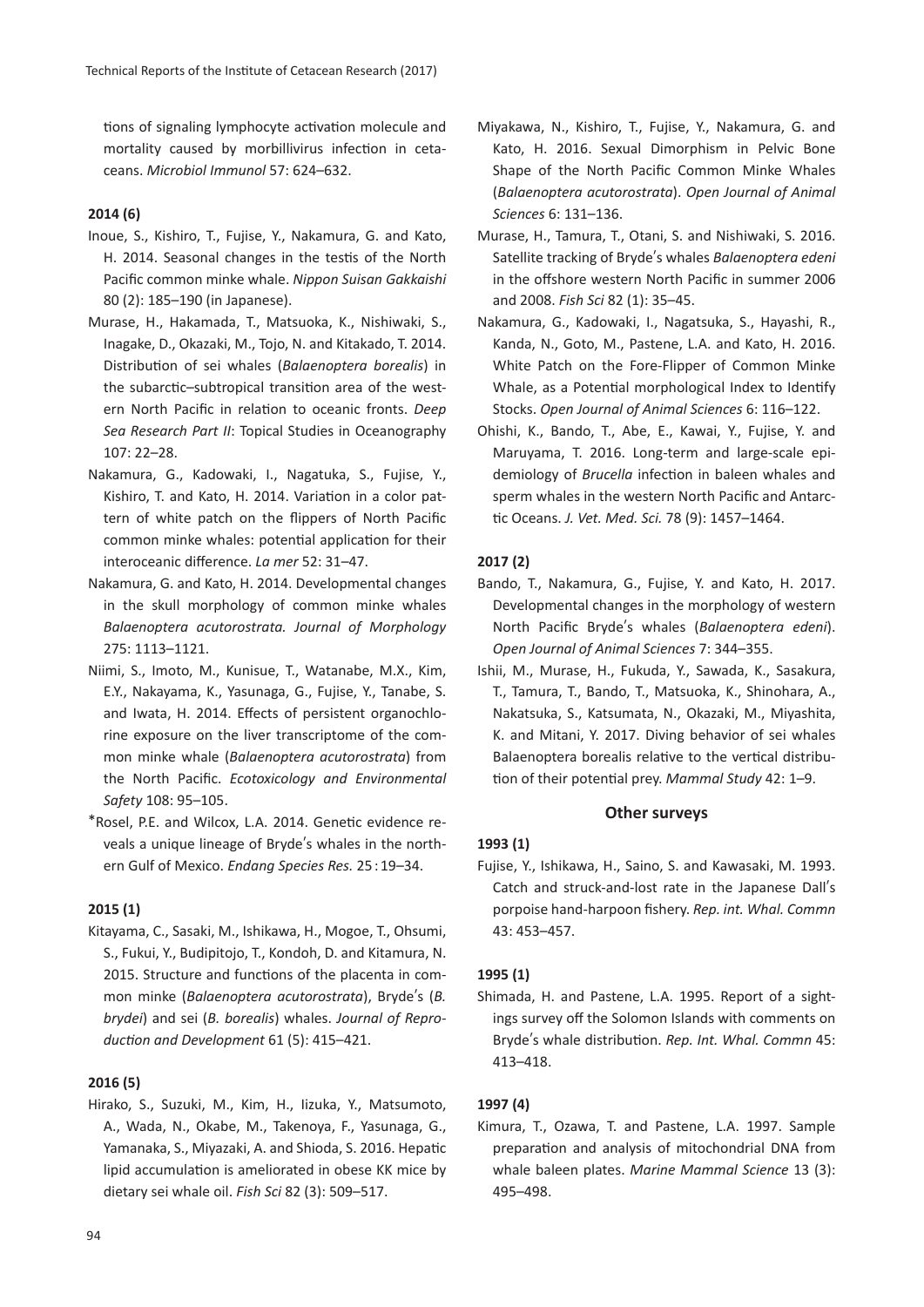- Ljungblad, D.K., Stafford, K.M., Shimada, H. and Matsuoka, K. 1997. Sounds attributed to blue whales recorded off the southwest coast of Australia in December 1995. *Rep. int. Whal. Commn* 47: 435–439.
- Ohmagari, K. and Berkes, F. 1997. Transmission of indigenous knowledge and bush skills among the Western James Bay Cree Women of Subarctic Canada. *Human Ecology* 25 (2): 197–222.
- Shimamura, M., Yasue, H., Ohshima, K., Abe, H., Kato, H., Kishiro, T., Goto, M., Munechika, I. and Okada, N. 1997. Molecular evidence from retroposons that whales form a clade within even-toed ungulates. *Nature* 388: 666–670.

## **1998 (2)**

- Miyazaki, N., Fujise, Y. and Iwata, K. 1998. Biological analysis of a mass stranding of melon-headed whales (*Peponocephala electra*) at Aoshima. *Japan. Bull. Natn. Sci. Mus.*, Tokyo, Ser. A 24 (1): 31–60.
- Otani, S., Naito, Y., Kawamura, A., Kawasaki, M., Nishiwaki, S. and Kato, A. 1998. Diving behavior and performance of harbor porpoises, *Phocoena phocoena*, in Fukuoka bay, Hokkaido, Japan. *Marine Mammal Science* 14 (2): 209–220.

## **1999 (4)**

- Iino, Y. 1999. Treaty Implementation: the 1946 International Convention for the Regulation of Whaling. System Compliance in Ocean Management. Southeast Asian Programme in Ocean Law. *Policy and Management*: 189–193.
- Pastene, L.A. and Shimada, H. 1999. Report of a sighting survey in Chile's Exclusive Economic Zone with comments on sei whale distribution. *Anales Instituto Patagonia, Serie Cs. Nat.* 27: 51–62.
- Shimamura, M., Abe, H., Nikaido, M., Ohshima, K. and Okada, N. 1999. Genealogy of families of SINEs in cetaceans and artiodactyls: the presence of a huge superfamily of tRNAGlu-derived families of SINEs. *Mol. Biol. Evol.* 16 (8): 1046–1060.
- Yoshida, H. and Kato, H. 1999. Phylogenetic relationships of Bryde's whales in the Western North Pacific and adjacent waters inferred from mitochondrial DNA sequences. *Marine Mammal Science* 15 (4): 1269–1286.

## **2000 (3)**

Goto, M. and Ohsumi, S. 2000. Response to "Scientific Whaling Source of illegal Products for Market" By Baker *et al. Science* 290: 1695–1696.

Otani, S., Naito, Y., Kato, A. and Kawamura, A. 2000. Div-

ing behavior and swimming speed of a free-ranging harbor porpoise, *Phocoena phocoena. Marine Mammal Science* 16 (4): 811–814.

Takahashi, S., Le, L.T.H., Saeki, H., Nakatani, N., Tanabe, S., Miyazaki, N. and Fujise, Y. 2000. Accumulation of butyltin compounds and total tin in marine mammals. *Water Science and Technology* 42 (7–8): 97–108.

## **2001 (2)**

- Abe, H., Goto, M., Pastene, L.A., Dewa, K. and Naito, E. 2001. Practical use of multiplex fluorescent PCR for cetacean sex identification. *Marine Mammal Science* 17 (3): 657–664.
- Yoshida, H., Yoshioka, M., Shirakihara, M. and Chow, S. 2001. Population structure of finless porpoises (*Neophocaena phocaenoides*) in coastal waters of Japan based on mitochondrial DNA sequences. *Journal of Mammalogy* 82 (1): 123–130.

## **2002 (1)**

Konishi, K. and Sakurai, Y. 2002. Geographical variations in infection by larval *Anisakis simplex* and *Contracaecum osculatum* (Nematoda, Anisakidae) in walleye pollock *Theragra chalcogramma* stocks off Hokkaido, Japan. *Fish Sci* 68 (3): 534–542.

## **2003 (1)**

Matsuoka, K., Ensor, P., Hakamada, T., Shimada, H., Nishiwaki, S., Kasamatsu, F. and Kato, H. 2003. Overview of the minke whale sighting survey in IWC/IDCR and SOWER cruises from 1978/79 to 2000/01. *J. Cetacean Res. Manage.* 5 (2): 173–201.

## **2004 (5)**

- Branch, T.A., Matsuoka, K. and Miyashita, T. 2004. Evidence for increases in Antarctic blue whales based on Bayesian modelling. *Marine Mammal Science* 20 (4): 726–754.
- Escorza-Trevino, S., Pastene, L.A. and Dizon, A.E. 2004. Molecular analyses of the Truei and Dalli morphotypes of Dall's porpoise (*Phocoenoides dalli*). *Journal of Mammalogy* 85 (2): 347–355.
- Ikemoto, T., Kunito, T., Watanabe, I., Yasunaga, G., Baba, N., Miyazaki, N., Petrov, E.A. and Tanabe, S. 2004. Comparison of trace element accumulation in Baikal seals (*Pusa sibirica*), Caspian seals (*Pusa caspica*) and northern fur seals (*Callorhinus ursinus*). *Environmental Pollution* 127: 83–97.
- Murase, H., Matsuoka, K., Nishiwaki, S., Hakamada, T. and Mori, M. 2004. Effect of observed covariates (school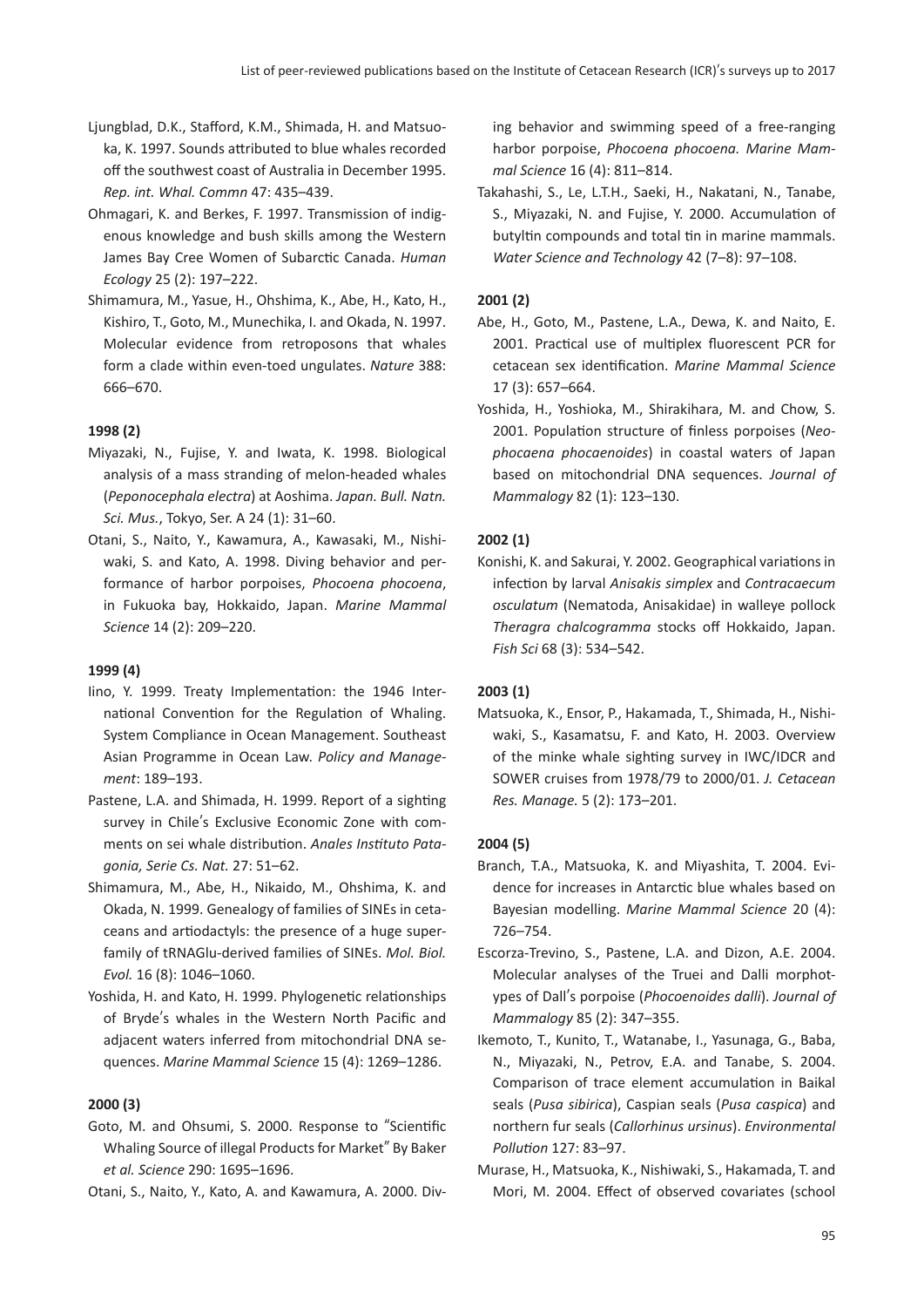size, sighting cue, latitude and sea state) on the Antarctic minke whale abundance estimation parameters in the IWC/IDCR-SOWER surveys. *J. Cetacean Res. Manage.* 6 (3): 283–292.

Yanagimoto, T. and Konishi, K. 2004. *Acanthochondria priacanthi* (Copepoda: Chondracanthidae) as a biological indicator for stock identification of sandfish *Arctoscopus japonicus* (Steindachner). *Fish Sci* 70 (2): 336–338.

## **2005 (5)**

- Agusa, T., Matsumoto, T., Ikemoto, T., Anan, Y., Kubota, R., Yasunaga, G., Kunito, T., Tanabe, S., Ogi, H. and Shibata, Y. 2005. Body distribution of trace elements in blacktailed gulls from Rishiri Island, Japan: age-dependent accumulation and transfer to feathers and eggs. *Environ. Toxicol. Chem.* 24 (9): 2107–2120.
- Agusa, T., Kunito, T., Yasunaga, G., Iwata, H., Subramanian, A., Ismail, A. and Tanabe, S. 2005. Concentrations of trace elements in marine fish and its risk assessment in Malaysia. *Marine Pollution Bulletin* 51 (8–12): 896–911.
- Fukui, Y., Ishikawa, H. and Ohsumi, S. 2005. Difficulties in publishing research results from scientific whaling. *Marine Mammal Science* 21 (4): 781–783.
- Prudente, M., Tanabe, S., Kunisue, T., Yasunaga, G., Watanabe, I. and Miyazaki, N. 2005. Accumulation of trace elements and persistent organochlorines in resident and migratory waders from Calatagan Bay, Philippines. *Coastal Marine Science* 29 (2): 133–140.
- Sanino, G.P., Waerebeek, K.V., Van Bressem, M. and Pastene, L.A. 2005. A preliminary note on population structure in eastern South Pacific common bottlenose dolphins, *Tursiops truncatus. J. Cetacean Res. Manage.* 7 (1): 65–70.

# **2006 (6)**

- Acevedo, J., Aguayo-Lobo, A. and Pastene, L.A. 2006. Filopatria de la ballena jorobada (*Megaptera novaeangliae* Borowski, 1781), al area de alimentacion del Estrecho de Magallanes. *Revista de Biologia Marina y Oceanografia* 41 (1): 11–19.
- Acevedo, J., Aguayo-Lobo, A., Acuna, P. and Pastene, L.A. 2006. A note on the first record of the dwarf minke whale (*Balaenoptera acutorostrata*) in Chilean waters. *J. Cetacean Res. Manage.* 8 (3): 293–296.
- Hayashi, K., Yoshida, H., Nishida, S., Goto, M., Pastene, L.A., Kanda, N., Baba, H. and Koike, H. 2006. Genetic Variation of the MHC DQB locus in the finless porpoise (*Neophocaena phocaenoides*). *Zoological Science* 23 (2): 147–153.
- Mori, M. and Butterworth, D.S. 2006. A first step towards modelling the krill–predator dynamics of the Antarctic ecosystem. *CCAMLR Science* 13: 217–277.
- Sekiguchi, K., Olavarria, C., Morse, P., Olson, P., Ensor, P., Matsuoka, K., Pitman, R., Findlay, K. and Gorter, U. 2006. The spectacled porpoise (*Phocoena dioptrica*) in Antarctic waters. *J. Cetacean Res. Manage.* 8 (3): 265–271.
- Takahashi, Y., Ohwada, S., Watanabe, K., Ropert-Coudert, Y., Zenitani, R., Naito, Y. and Yamaguchi, T. 2006. Does elastin contribute to the persistence of corpora albicantia in the ovary of the common dolphin (*Delphinus delphis*). *Marine Mammal Science* 22 (4): 819–830.

## **2007 (2)**

- Acevedo, J., Rasmussen, K., Felix, F., Castro, C., Llano, M., Secchi, E., Saborio, M.T., Aguayo-Lobo, A., Haase, B., Scheidat, M., Dalla-Rosa, L., Olavarria, C., Fosestell, P., Acuna, P., Kaufman, G. and Pastene, L.A. 2007. Migratory destinations of humpback whales from the Magellan Strait feeding ground, Southeast Pacific. *Marine Mammal Science* 23 (2): 453–463.
- Branch, T.A., Stafford, K.M., Palacios, D.M., Allison, C., Bannister, J.L., Burton, C.L.K., Cabrera, E., Carlson, C.A., Galletti Vernazzani, B., Gill, P.C., Hucke-Gaete, R., Jenner, K.C.S., Jenner, Mn. M., Matsuoka, K., Mikhalev, Y.A., Miyashita, T., Morrice, M.G., Nishiwaki, S., Sturrock, V.J., Tormosov, D., Anderson, R.C., Baker, A.N., Best, P.B., Borsa, P., Brownell Jr, R.L., Childerhouse, S., Findlay, K.P., Gerrodette, T., Ilangakoon, A.D., Joergensen, M., Kahn, B., Ljungblad, D.K., Maughan, B., Mccauley, R.D., Mckay, S., Norris, T.F., Oman Whale and Dolphin Research Group, Rankin, S., Samaran, F., Thiele, D., Van Waerebeek, K. and Warneke, R.M. 2007. Past and present distribution, densities and movements of blue whales in the Southern Hemisphere and adjacent waters. *Mammal Rev.* 37 (2): 116–175.

## **2009 (1)**

Nambu, H., Tokutake, K., Ishikawa, H., Ohta, M., Fujita, K. and Yamada, T.K. 2009. Observation of a gray whale, *Eschrichtius robustus*, in Tokyo Bay in 2005. *Japan Cetology* 19: 17–22 (in Japanese).

## **2010 (3)**

- Nambu, H., Ishikawa, H. and Yamada, T. 2010. Records of the western gray whale *Eschrichtius robustus*: its distribution and migration. *Japan Cetology* 20: 21–29 (in Japanese).
- Pastene, L.A. and Quiroz, D. 2010. An Outline of the His-